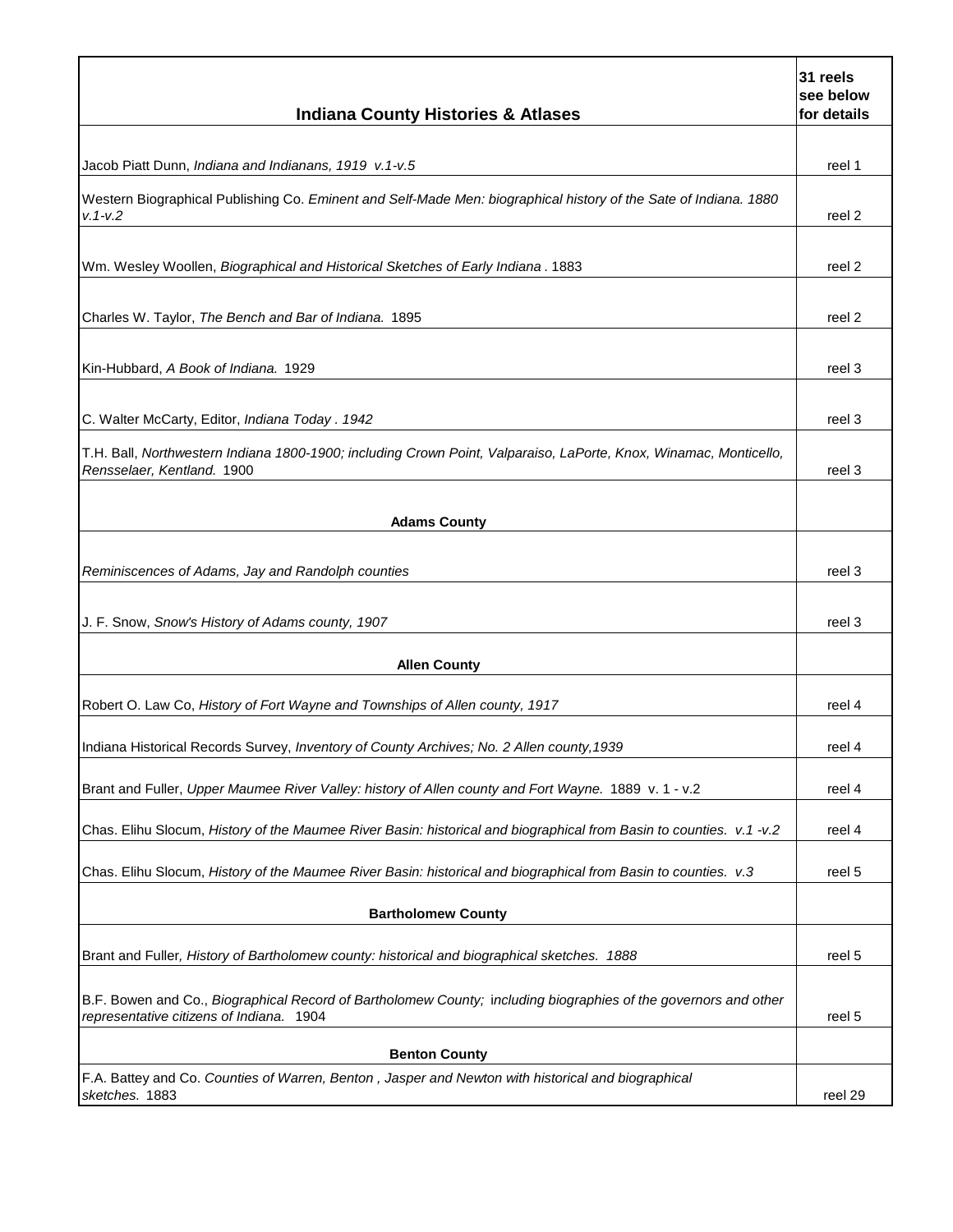| <b>Blackford County</b>                                                                                                                                           |         |
|-------------------------------------------------------------------------------------------------------------------------------------------------------------------|---------|
| Benjamin Shinn, Blackford and Grant Counties; chronicle of people past and present with family lineage. 1914<br>$v. 1-v. 2$                                       | reel 5  |
| Lewis Pub Co. Biographical and Historical Record of Jay and Blackford Counties. 1887                                                                              | reel 16 |
| <b>Boone County</b>                                                                                                                                               |         |
| Harden and Spahr, Early Life and Times in Boone County with biographical sketches. 1887                                                                           | reel 6  |
| Hon. L. M. Crist, History of Boon County with biographical and genealogical sketches . 1914 v.1 & v.2                                                             | reel 6  |
| A. W. Bowen and Co, Portrait and Biographical Record of Boone, Clinton and Hendricks Counties, 1895                                                               | reel 6  |
| Prairie Farmer, Prairie Farmer's Reliable Directory of Farmers and Breeders of Boone County. 1920                                                                 | reel 6  |
| <b>Brown County</b>                                                                                                                                               |         |
| Charles Blanchard, Counties of Morgan, Monroe and Brown with historical and biographical sketches. 1884                                                           | reel 23 |
| <b>Carroll County</b>                                                                                                                                             |         |
| Dr. J. H. Steward, Recollections of the Early Settlement of Carroll County, Indiana. 1872                                                                         | reel 6  |
| <b>Cass County</b>                                                                                                                                                |         |
| Thomas B. Helm. History of Cass County with historical and biographical sketches. 1886                                                                            | reel 7  |
| Dr. Jehu Z. Powell. History of Cass County. 1913 v. 1-v. 2                                                                                                        | reel 7  |
| <b>Clark County</b>                                                                                                                                               |         |
| John M. Gresham and Co. Biographical and Historical Souvenir for Counties of Clark, Crawford, Harrison, Floyd,<br>Jefferson, Jennings, Scott and Washington. 1889 | reel 7  |
| <b>Clay County</b>                                                                                                                                                |         |
| Charles Blanchard, Clay and Owen Counties with historical and biographical sketches. 1884                                                                         | reel 8  |
| <b>Clinton County</b>                                                                                                                                             |         |
| Hon. Joseph Claybaugh, History of Clinton County with historical and genealogical sketches. 1913                                                                  | reel 8  |
| Inter-State Pub Co., History of Clinton County with historical and biographical sketches. 1886                                                                    | reel 8  |
| A. W. Bowen and Co, Portrait and Biographical Record of Boone, Clinton and Hendricks Counties, 1895                                                               | reel 6  |
| <b>Crawford County</b>                                                                                                                                            |         |
| Hazen Hayes Pleasant, A History of Crawford County. 1926                                                                                                          | reel 8  |
| John M. Gresham and Co. Biographical and Historical Souvenir for Counties of Clark, Crawford, Harrison, Floyd,<br>Jefferson, Jennings, Scott and Washington. 1889 | reel 7  |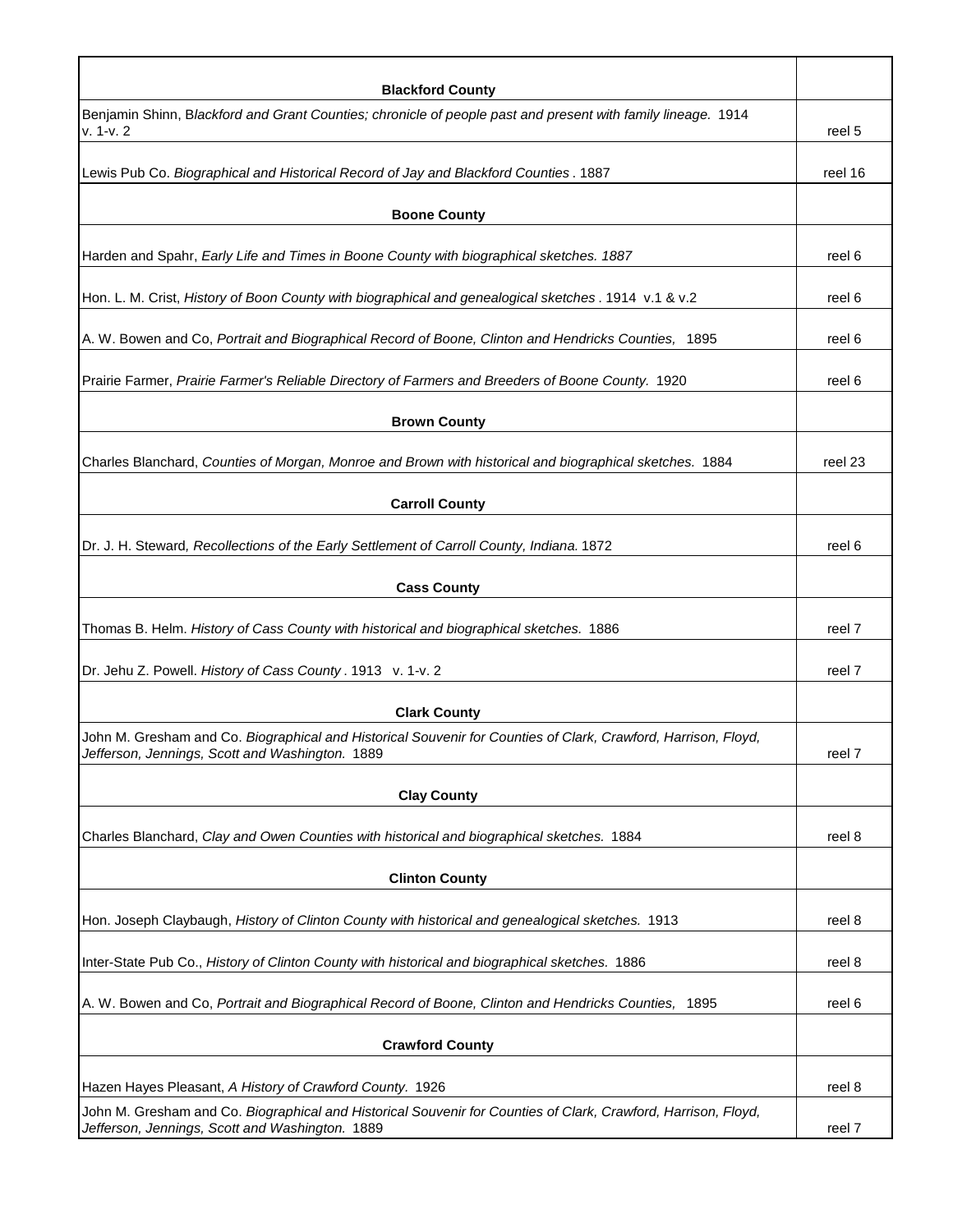| <b>Dearborn County</b>                                                                                                                                            |         |
|-------------------------------------------------------------------------------------------------------------------------------------------------------------------|---------|
| F.E. Weakley and Co, History of Dearborn and Ohio Counties with historical and biographical sketches. 1885                                                        | reel 9  |
| <b>DeKalb County</b>                                                                                                                                              |         |
|                                                                                                                                                                   |         |
| Inter-State Publishing Co., History of DeKalb County with historical and biographical sketches. 1885                                                              | reel 9  |
| B. F. Bowen and Co., History of DeKalb County with biographical sketches of representative citizens and<br>genealogical records of old families. 1914             | reel 9  |
| <b>Delaware County</b>                                                                                                                                            |         |
| Frank D. Hainbaugh, History of Delaware County. 1924 v. 1 & v. 2                                                                                                  | reel 10 |
| A. W. Bowen and Co, Portrait and Biographical Record of Delaware and Randolph Counties. 1894                                                                      | reel 10 |
| <b>Elkhart County</b>                                                                                                                                             |         |
|                                                                                                                                                                   |         |
| Charles C. Chapman and Co. History of Elkhart County. 1881                                                                                                        | reel 11 |
| Goodspeed Brothers Publishing Co. Biographical and Historical Memoirs of Elkhart<br>and St. Joseph Counties. 1893                                                 | reel 11 |
| Anthony Deahl, 20th Century Historical and Biographical Record of Elkhart. 1905                                                                                   | reel 11 |
| <b>Fayette County</b>                                                                                                                                             |         |
| Frederic I. Barrows, History of Fayette County with biographical sketches. 1917                                                                                   | reel 12 |
| Lewis Pub Co, Biographical and Genealogical History of Wayne, Fayette, Union and Franklin Counties. 1899 v.1 &<br>v.2                                             | reel 30 |
| <b>Floyd County</b>                                                                                                                                               |         |
| John M. Gresham and Co. Biographical and Historical Souvenir for Counties of Clark, Crawford, Harrison, Floyd,<br>Jefferson, Jennings, Scott and Washington. 1889 | reel 7  |
|                                                                                                                                                                   |         |
| <b>Fountain County</b>                                                                                                                                            |         |
| H. W. Beckwith, History of Fountain County. 1881                                                                                                                  | reel 12 |
| Chapman Bros., Portrait and Biographical Record of Montgomery, Parke, and Fountain Counties. 1893                                                                 | reel 22 |
| <b>Franklin County</b>                                                                                                                                            |         |
|                                                                                                                                                                   |         |
| August Reifel, History of Franklin County with historical and biographical sketches. 1915                                                                         | reel 12 |
| Lewis Pub Co, Biographical and Genealogical History of Wayne, Fayette, Union and Franklin Counties. 1899 v.1 &<br>V.2                                             | reel 30 |
| <b>Gibson County</b>                                                                                                                                              |         |
|                                                                                                                                                                   |         |
| Gil. R. Stormont, History of Gibson County: her people, industries and institution. 1914                                                                          | reel 13 |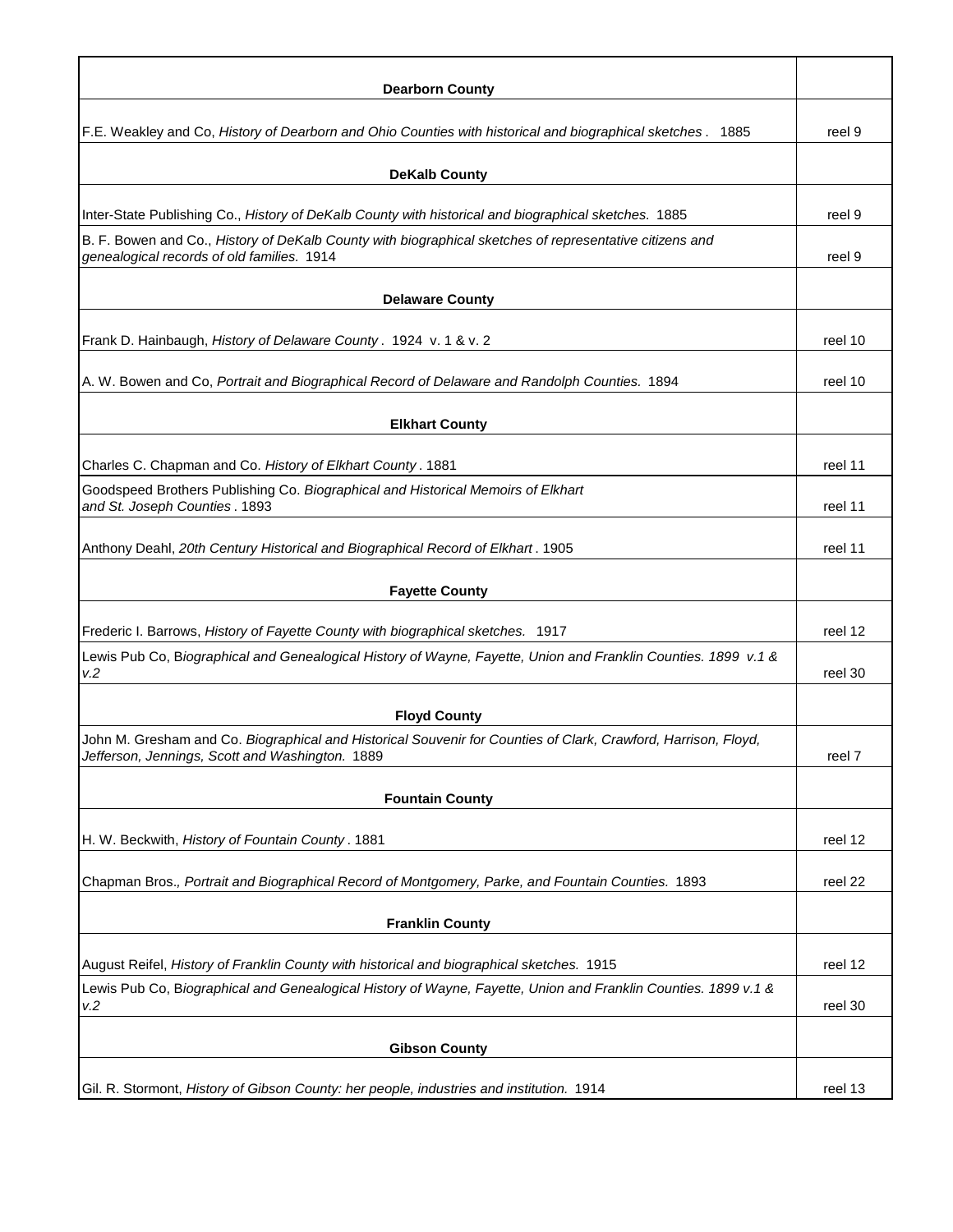| <b>Grant County</b><br>Benjamin Shinn, Blackford and Grant Counties; chronicle of people past and present with family lineage. 1914 v. 1-v.<br>2                  | reel 5  |
|-------------------------------------------------------------------------------------------------------------------------------------------------------------------|---------|
| A.W. Bowen and Co. Biographical Memoirs of Grant County. 1901                                                                                                     | reel 13 |
| <b>Greene County</b>                                                                                                                                              |         |
| Goodspeed Brothers Publishing Co. History of Greene and Sullivan Counties with biographical sketches. 1884                                                        | reel 13 |
| <b>Hancock County</b>                                                                                                                                             |         |
| Geo. J. Richman, History of Hancock County with biographical sketches. 1916                                                                                       | reel 14 |
| <b>Harrison County</b>                                                                                                                                            |         |
| John M. Gresham and Co. Biographical and Historical Souvenir for Counties of Clark, Crawford, Harrison, Floyd,<br>Jefferson, Jennings, Scott and Washington. 1889 | reel 7  |
| <b>Hendricks County</b>                                                                                                                                           |         |
| A. W. Bowen and Co, Portrait and Biographical Record of Boone, Clinton and Hendricks Counties, 1895                                                               | reel 6  |
| Inter-State Pub Co. History of Hendricks County with biographical sketches. 1885                                                                                  | reel 14 |
| B. F. Bowen and Co. History of Hendricks County with biographical sketches of representative citizens and<br>genealogical records of many old families. 1914      | reel 14 |
| <b>Henry County</b>                                                                                                                                               |         |
| Inter-State Pub Co, History of Henry County with biographical sketches. 1884                                                                                      | reel 15 |
| Geo. Hazzard, Hazzard's History of Henry County.(military edition) 1822-1906. 1906 v. 1 & v. 2                                                                    | reel 15 |
| J.M. Minch Co., Complete Directory of Henry County. 1909                                                                                                          | reel 15 |
| <b>Howard County</b>                                                                                                                                              |         |
| Charles Blanchard, Historical and Biographical Record of Howard and Tipton Counties. 1883                                                                         | reel 16 |
| Huntington                                                                                                                                                        |         |
| Brant and Fuller, History of Huntington County with historical and biographical sketches. 1887                                                                    | reel 16 |
| <b>Jasper County</b>                                                                                                                                              |         |
| Hamilton and Darroch, A Standard History of Jasper and Newton Counties with biographical sketches.<br>1916 v. 1 & v. 2                                            | reel 16 |
| F.A. Battey and Co. Counties of Warren, Benton, Jasper and Newton with historical and biographical<br>sketches. 1883                                              | reel 29 |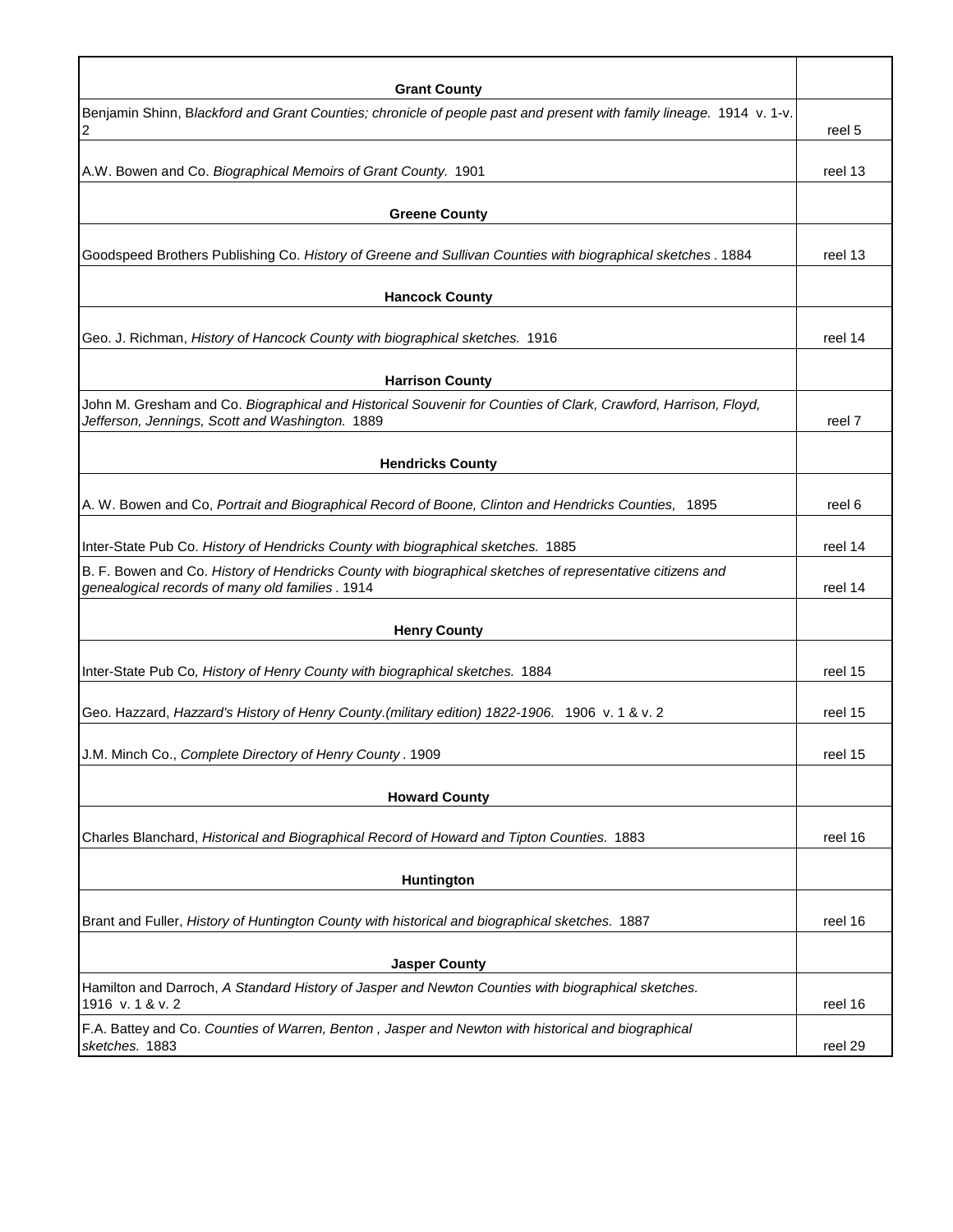| <b>Jay County</b>                                                                                                                                                 |         |
|-------------------------------------------------------------------------------------------------------------------------------------------------------------------|---------|
| Reminiscences of Adams, Jay and Randolph counties                                                                                                                 | reel 3  |
|                                                                                                                                                                   |         |
| Lewis Pub Co. Biographical and Historical Record of Jay and Blackford Counties. 1887                                                                              | reel 16 |
| Milton Jay, History of Jay County Including World War Record . 1922 v. 1 & v. 2                                                                                   | reel 17 |
| <b>Jefferson County</b>                                                                                                                                           |         |
| John M. Gresham and Co. Biographical and Historical Souvenir for Counties of Clark, Crawford, Harrison, Floyd,<br>Jefferson, Jennings, Scott and Washington. 1889 | reel 7  |
| <b>Jennings County</b>                                                                                                                                            |         |
| John M. Gresham and Co. Biographical and Historical Souvenir for Counties of Clark, Crawford, Harrison, Floyd,<br>Jefferson, Jennings, Scott and Washington. 1889 | reel 7  |
| <b>Johnson County</b>                                                                                                                                             |         |
|                                                                                                                                                                   |         |
| D. D. Banta, A Historical Sketch of Johnson County, Indiana. 1881                                                                                                 | reel 17 |
| Brant and Fuller, History of Johnson County with historical and biographical sketches. 1888                                                                       | reel 17 |
| <b>Knox County</b>                                                                                                                                                |         |
| Henry S. Cauthorn, A History of the City of Vincennes. 1902                                                                                                       | reel 17 |
| Hubbard M. Smith, Historical Sketches of Old Vincennes. 1901                                                                                                      | reel 17 |
| S. J. Clarke Pub Co. History of Old Vincennes and Knox County with historical and biographical sketches.                                                          |         |
| 1911 v. 1 & v. 2                                                                                                                                                  | reel 17 |
| <b>Kosciusko County</b>                                                                                                                                           |         |
| Lewis Pub Co. Biographical and Historical Record of Kosciusko County. 1887                                                                                        | reel 18 |
| La Porte County                                                                                                                                                   |         |
|                                                                                                                                                                   |         |
| Chas. C. Chapman and Co, History of LaPorte County with historical and biographical sketches. 1880                                                                | reel 19 |
| Goodspeed Pub Co, Pictorial and Biographical Record of LaPorte, Porter, Lake and Starke Counties. 1894                                                            | reel 19 |
| <b>Lagrange County</b>                                                                                                                                            |         |
|                                                                                                                                                                   |         |
| F. A. Battey and Co, Counties of LaGrange and Noble with historical and biographical sketches. 1882                                                               | reel 18 |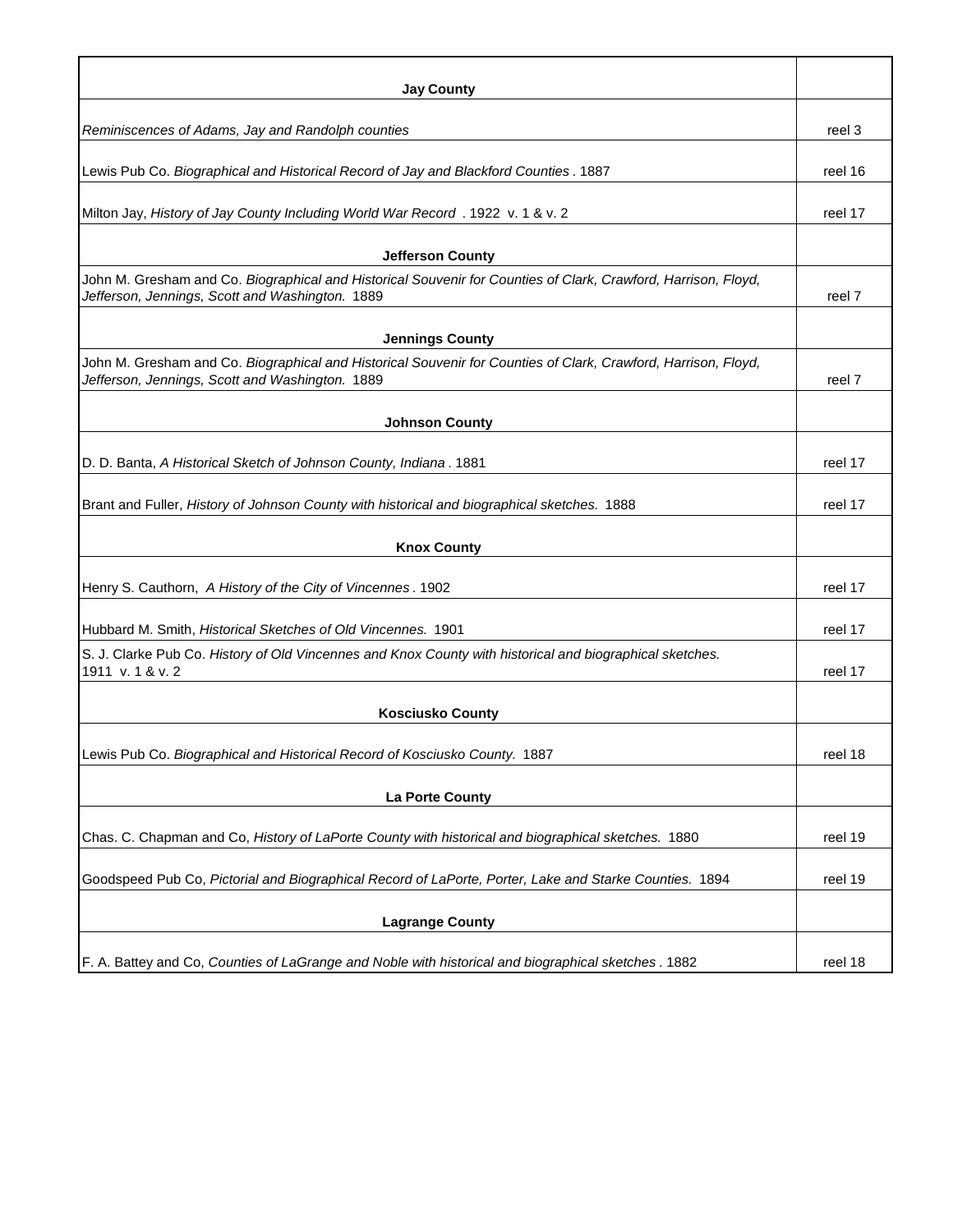| <b>Lake County</b>                                                                                                                                                       |         |
|--------------------------------------------------------------------------------------------------------------------------------------------------------------------------|---------|
| Rev. TH. Ball, Lake County from 1834-1872.<br>1873                                                                                                                       | reel 18 |
| Rev. TH. Ball, Encyclopedia of Genealogy and Biography of Lake County. 1904                                                                                              | reel 18 |
| William F. Howat, A Standard History of Lake County and the Calumet Region.<br>1915 v.1                                                                                  | reel 18 |
| William F. Howat, A Standard History of Lake County and the Calumet Region. 1915 v.2                                                                                     | reel 19 |
| Goodspeed Pub Co, Pictorial and Biographical Record of LaPorte, Porter, Lake and Starke Counties. 1894                                                                   | reel 19 |
| Goodspeed and Blanchard, Counties of Porter and Lake with historical and biographical sketches. 1882                                                                     | reel 24 |
| <b>Lawrence County</b>                                                                                                                                                   |         |
| Goodspeed Brothers and Co., History of Lawrence, Orange and Washington Counties with historical and<br>biographical sketches. 1894                                       | reel 19 |
| B. F. Bowen and Co. History of Lawrence and Monroe Counties. 1914                                                                                                        | reel 20 |
| <b>Madison County</b>                                                                                                                                                    |         |
| Forkner and Dyson, Historical Sketches and Reminiscence of Madison County. 1897                                                                                          | reel 20 |
| J. J. Netterville, Centennial History of Madison County; 100 years progress 1823-1923.<br>1925 v. 1 & v. 2                                                               | reel 20 |
| <b>Marion County</b>                                                                                                                                                     |         |
| John H. B. Nowland, Early Reminiscences of Indianapolis. 1870                                                                                                            | reel 20 |
| B.R. Sulgrove, History of Marion County and Indianapolis .1884                                                                                                           | reel 21 |
| Goodspeed Brothers Pub Co, Pictorial and Biographical Memoirs of Indianapolis and Marion County. 1893                                                                    | reel 21 |
| Jacob P. Dunn, Greater Indianapolis with historical and biographical sketches . 1910 v. 1 & v.2                                                                          | reel 21 |
| <b>Marshall County</b>                                                                                                                                                   |         |
| Brant and Fuller Co, History of Indiana (Special Edition for Marshall Co). 1890<br>v. 1 & v. 2                                                                           | reel 22 |
| <b>Miami County</b>                                                                                                                                                      |         |
| Arthur L. Bodurtha, History of Miami County. 1914 v.1 & v.2                                                                                                              | reel 22 |
| <b>Monroe County</b>                                                                                                                                                     |         |
| Theophilus A. Wylie, Indiana University 1820-90: Biographical sketches of its Presidents, Professors and Graduates<br>and a list of its Students from 1820 to 1887. 1890 | reel 3  |
| B. F. Bowen and Co. History of Lawrence and Monroe Counties. 1914                                                                                                        | reel 20 |
| Charles Blanchard, Counties of Morgan, Monroe and Brown with historical and biographical sketches. 1884                                                                  | reel 23 |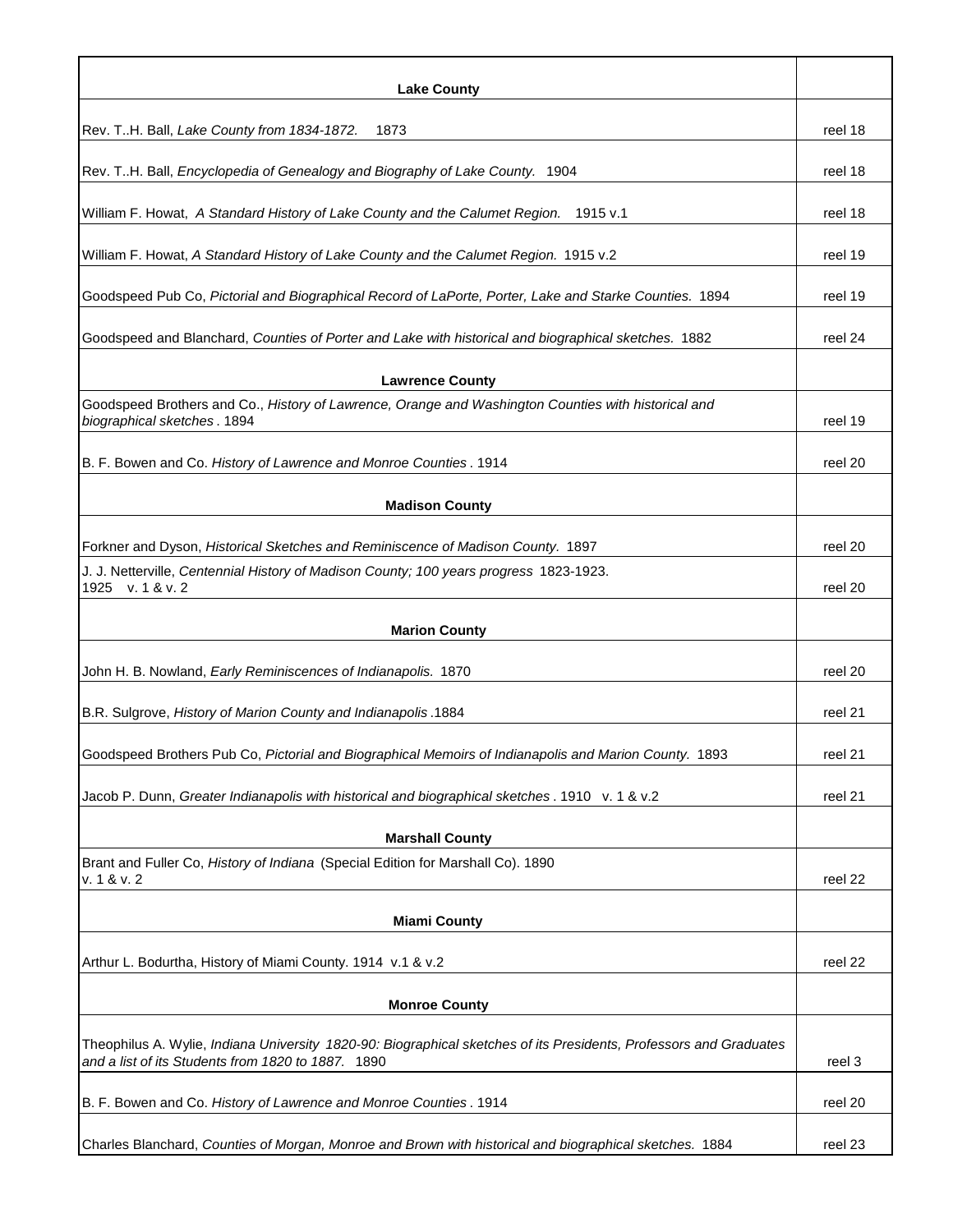| <b>Montgomery County</b>                                                                                                    |         |
|-----------------------------------------------------------------------------------------------------------------------------|---------|
| H. W. Beckwith, History of Montgomery County with historical notes of the Wabash Valley. 1881                               | reel 22 |
| Chapman Bros., Portrait and Biographical Record of Montgomery, Parke, and Fountain Counties. 1893                           | reel 22 |
| A. W. Bowen and Co, History of Montgomery County and personal sketches. v.1 & v.2                                           | reel 23 |
|                                                                                                                             |         |
| <b>Morgan County</b>                                                                                                        |         |
| Charles Blanchard, Counties of Morgan, Monroe and Brown with historical and biographical sketches. 1884                     | reel 23 |
| Logan Esarey, The Pioneers of Morgan County. 1915                                                                           | reel 23 |
| <b>Newton County</b>                                                                                                        |         |
| Hamilton and Darroch, A Standard History of Jasper and Newton Counties with biographical sketches.<br>1916 v. 1 & v. 2      | reel 16 |
| F.A. Battey and Co. Counties of Warren, Benton, Jasper and Newton with historical and biographical<br>sketches. 1883        | reel 29 |
| <b>Noble County</b>                                                                                                         |         |
|                                                                                                                             |         |
| F. A. Battey and Co, Counties of LaGrange and Noble with historical and biographical sketches . 1882                        | reel 18 |
| Goodspeed and Blanchard, Counties of Whitley and Noble with historical and biographical sketches. 1882                      | reel 31 |
| <b>Ohio County</b>                                                                                                          |         |
| F.E. Weakley and Co, History of Dearborn and Ohio Counties with historical and biographical sketches.<br>1885               | reel 9  |
|                                                                                                                             |         |
| <b>Orange County</b><br>Goodspeed Brothers and Co., History of Lawrence, Orange and Washington Counties with historical and |         |
| biographical sketches. 1894                                                                                                 | reel 19 |
| <b>Owen County</b>                                                                                                          |         |
| Charles Blanchard, Clay and Owen Counties with historical and biographical sketches. 1884                                   | reel 8  |
| <b>Parke County</b>                                                                                                         |         |
| Chapman Bros., Portrait and Biographical Record of Montgomery, Parke, and Fountain Counties. 1893                           | reel 22 |
|                                                                                                                             |         |
| H. W. Beckwith, Vigo and Parke Counties. 1880                                                                               | reel 28 |
| <b>Perry County</b>                                                                                                         |         |
| Thomas J. De La Hunt, History of Perry County. 1916                                                                         | reel 23 |
| Goodspeed Brothers, History of Warrick, Spencer and Perry Counties with historical and biographical sketches. 1885          | reel 29 |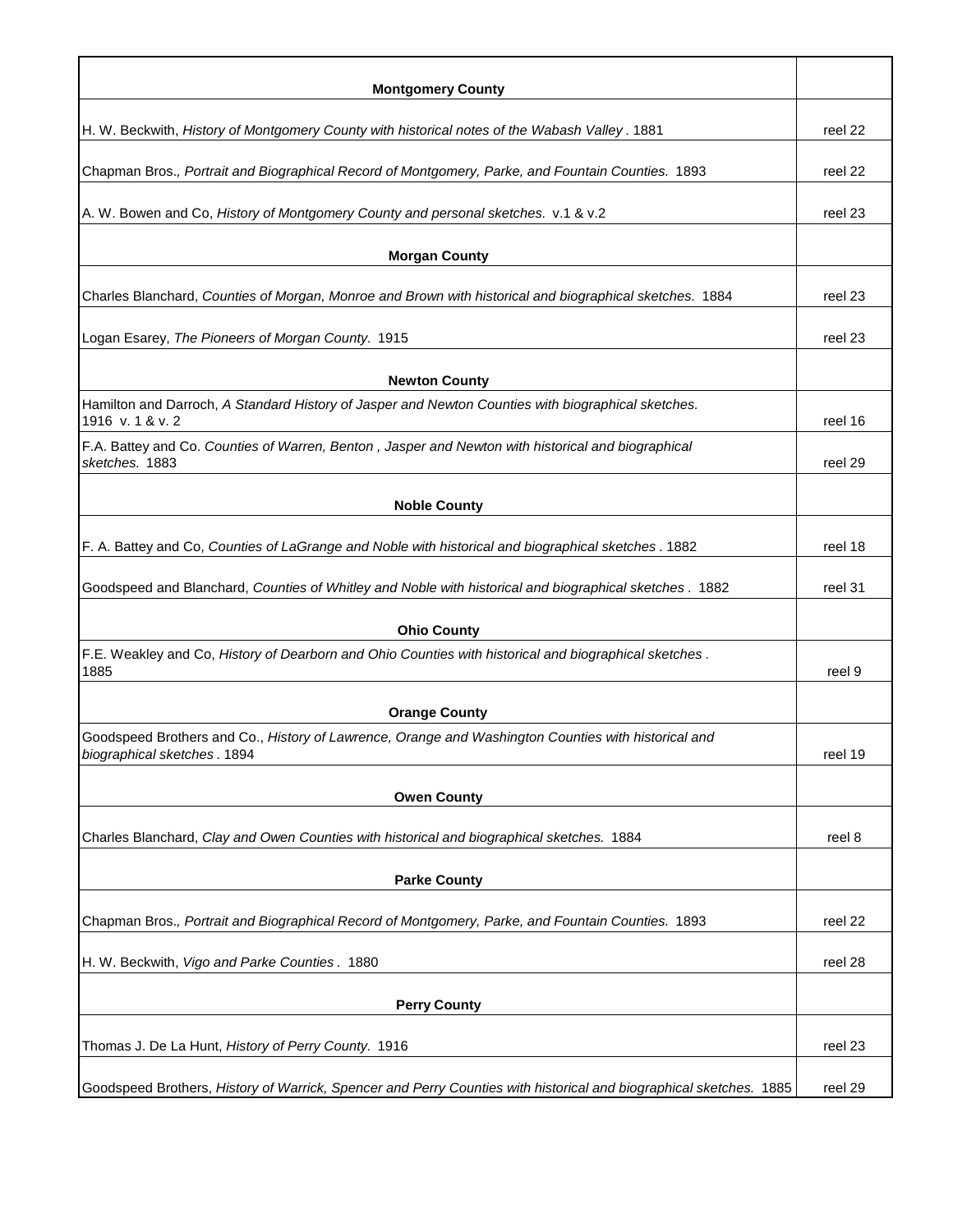| <b>Porter</b>                                                                                                                                                     |         |
|-------------------------------------------------------------------------------------------------------------------------------------------------------------------|---------|
| Goodspeed Pub Co, Pictorial and Biographical Record of LaPorte, Porter, Lake and Starke Counties. 1894                                                            | reel 19 |
| Goodspeed and Blanchard, Counties of Porter and Lake with historical and biographical sketches. 1882                                                              | reel 24 |
| Lewis Pub Co., History of Porter County. 1912<br>v. 1 & v. 2                                                                                                      | reel 24 |
| <b>Posey County</b>                                                                                                                                               |         |
| Goodspeed Pub Co, History of Posey County with historical and biographical sketches. 1886                                                                         | reel 24 |
|                                                                                                                                                                   |         |
| <b>Pulaski County</b>                                                                                                                                             |         |
| F.A. Battey and Co. Counties of White and Pulaski with historical and biographical sketches.<br>1883                                                              | reel 31 |
| <b>Putnam County</b>                                                                                                                                              |         |
| Lewis Pub Co, Biographical and Historical Record of Putnam County. 1887                                                                                           | reel 24 |
| <b>Randolph County</b>                                                                                                                                            |         |
| A. W. Bowen and Co, Portrait and Biographical Record of Delaware and Randolph Counties. 1894                                                                      | reel 10 |
| Reminiscences of Adams, Jay and Randolph counties                                                                                                                 | reel 3  |
| E. Tucker, History of Randolph County. 1882                                                                                                                       | reel 25 |
| <b>Rush County</b>                                                                                                                                                |         |
| Brant and Fuller, History of Rush County with historical and biographical sketches. 1888                                                                          | reel 25 |
| Gary and Thomas, Centennial History of Rush County 1921 v. 1 & v. 2                                                                                               | reel 25 |
| <b>St. Joseph County</b>                                                                                                                                          |         |
| Charles C. Chapman and Co. History of St. Joseph County. 1880                                                                                                     | reel 26 |
|                                                                                                                                                                   |         |
| T. E. Howard. St. Joseph County, Indiana. v. 1 & v. 2                                                                                                             | reel 26 |
| <b>Scott County</b>                                                                                                                                               |         |
| John M. Gresham and Co. Biographical and Historical Souvenir for Counties of Clark, Crawford, Harrison, Floyd,<br>Jefferson, Jennings, Scott and Washington. 1889 | reel 7  |
| <b>Shelby County</b>                                                                                                                                              |         |
| Brant and Fuller, History of Shelby County with historical and biographical sketches. 1887                                                                        | reel 26 |
| Edward H. Chadwick, Chadwick's History of Shelby County. 1909                                                                                                     | reel 27 |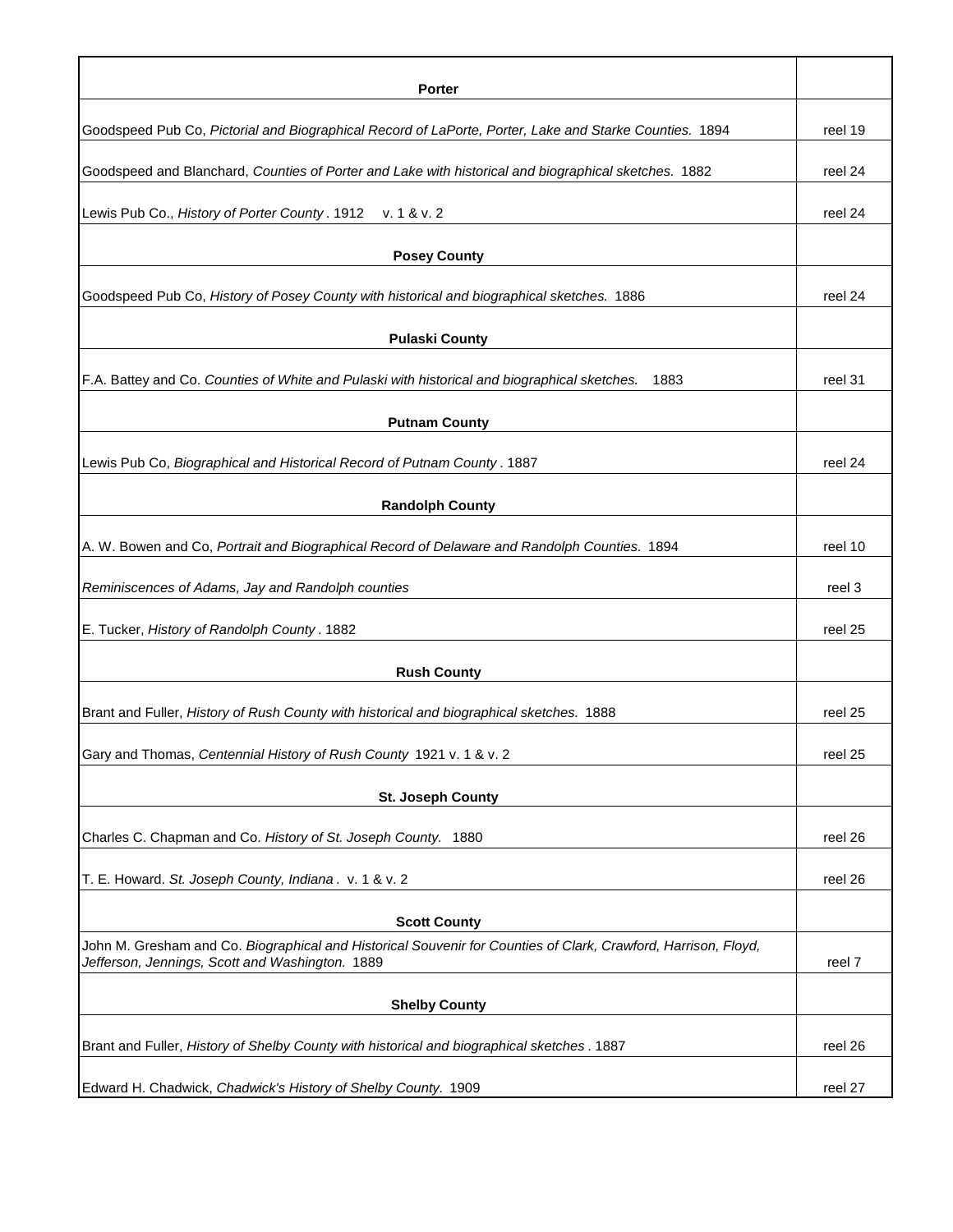| <b>Spencer County</b>                                                                                                                      |         |
|--------------------------------------------------------------------------------------------------------------------------------------------|---------|
|                                                                                                                                            |         |
| Goodspeed Brothers, History of Warrick, Spencer and Perry Counties with historical and biographical sketches. 1885                         | reel 29 |
| <b>Starke County</b>                                                                                                                       |         |
| Goodspeed Pub Co, Pictorial and Biographical Record of LaPorte, Porter, Lake and Starke Counties. 1894                                     | reel 19 |
| <b>Sullivan County</b>                                                                                                                     |         |
| Goodspeed Brothers Publishing Co. History of Greene and Sullivan Counties with biographical sketches. 1884                                 | reel 13 |
| <b>Tippecanoe County</b>                                                                                                                   |         |
|                                                                                                                                            |         |
| Lewis Pub Co. Biographical Record and Portrait Album of Tippecanoe County .1888                                                            | reel 27 |
| Gen R. P. DeHart, Past and Present of Tippecanoe County. 1909 v. 1 & v.2                                                                   | reel 27 |
| <b>Tipton County</b>                                                                                                                       |         |
| Charles Blanchard, Historical and Biographical Record of Howard and Tipton Counties. 1883                                                  | reel 16 |
| <b>Union County</b>                                                                                                                        |         |
| Lewis Pub Co, Biographical and Genealogical History of Wayne, Fayette, Union and<br>Franklin Counties. 1899 v. 1 & v. 2                    | reel 30 |
| <b>Vanderburgh County</b>                                                                                                                  |         |
| Brant and Fuller, History of Vanderburgh County with historical and biographical sketches. 1889                                            | reel 28 |
| Edward White, Evansville and Its Men of Mark. 1873                                                                                         | reel 28 |
| <b>Vigo County</b>                                                                                                                         |         |
| H. W. Beckwith, Vigo and Parke Counties. 1880                                                                                              | reel 28 |
| S. B. Nelson and Co., History of Vigo County with a Biographical Selection. 1891                                                           | reel 28 |
| C. C. Oakey, Greater Terre Haute and Vigo County. 1908 v. 1 & v. 2                                                                         | reel 29 |
| <b>Warren County</b>                                                                                                                       |         |
| F.A. Battey and Co. Counties of Warren, Benton, Jasper and Newton with historical and biographical<br>sketches. 1883                       | reel 29 |
| <b>Warrick County</b>                                                                                                                      |         |
| Goodspeed Brothers, History of Warrick, Spencer and Perry Counties with historical and biographical sketches. 1885                         | reel 29 |
|                                                                                                                                            |         |
| <b>Washington County</b><br>John M. Gresham and Co. Biographical and Historical Souvenir for Counties of Clark, Crawford, Harrison, Floyd, |         |
| Jefferson, Jennings, Scott and Washington. 1889                                                                                            | reel 7  |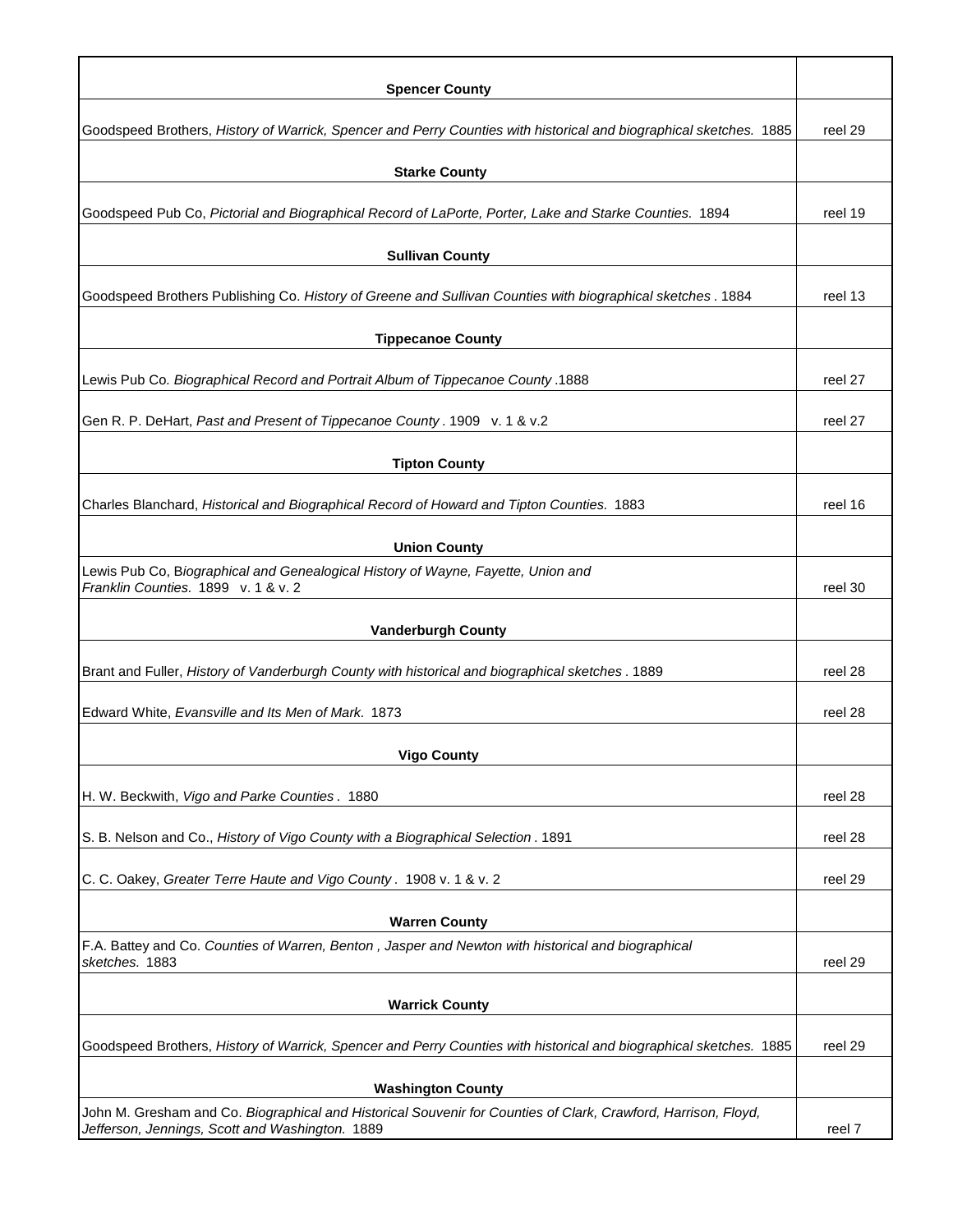| Goodspeed Brothers and Co., History of Lawrence, Orange and Washington Counties with historical and  |         |
|------------------------------------------------------------------------------------------------------|---------|
| biographical sketches. 1894                                                                          | reel 19 |
|                                                                                                      |         |
| <b>Wayne County</b>                                                                                  |         |
|                                                                                                      |         |
| J. C. Power, Directory and Soldier's Register of Wayne County. 1865                                  | reel 29 |
|                                                                                                      |         |
| Andrew W. Young, History of Wayne County with historical and biographical sketches. 1872             | reel 30 |
|                                                                                                      |         |
| Inter-State Pub Co, History of Wayne County. 1884 v. 1 & v. 2                                        | reel 30 |
| Lewis Pub Co, Biographical and Genealogical History of Wayne, Fayette, Union and                     |         |
| Franklin Counties, 1899 v. 1 & v. 2                                                                  | reel 30 |
|                                                                                                      |         |
| <b>White County</b>                                                                                  |         |
|                                                                                                      |         |
| F.A. Battey and Co. Counties of White and Pulaski with historical and biographical sketches.<br>1883 | reel 31 |
|                                                                                                      |         |
| <b>Whitley County</b>                                                                                |         |
| Goodspeed and Blanchard, Counties of Whitley and Noble with historical and biographical sketches.    |         |
| 1882                                                                                                 | reel 31 |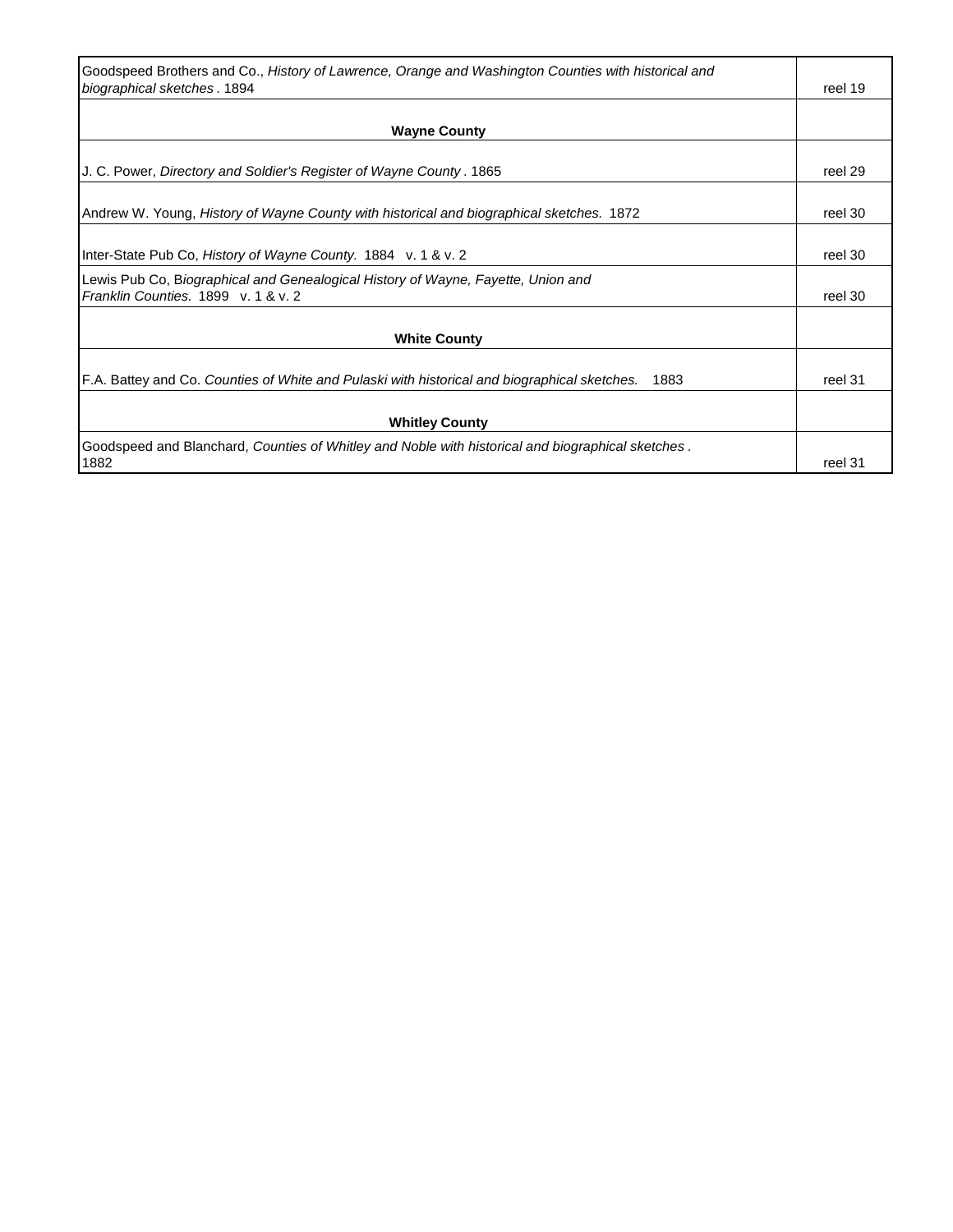| County Histories of the "Old Northwest" - Indiana                                                                                          | 67 reels<br>see below<br>for details |
|--------------------------------------------------------------------------------------------------------------------------------------------|--------------------------------------|
| <b>Indiana History</b>                                                                                                                     |                                      |
| Ball, Timothy Horton, Northwestern Indiana from 1800 to 1900. 1900                                                                         | reel 3                               |
| Bolton, Nathaniel, Proceedings of the Indiana Historical Society 1830-1886. 1897                                                           | reel 16                              |
| Booth, Norbone M., Gleanings. 1896                                                                                                         | reel 16                              |
| Esarey, Logan, History of Indiana from its exploration to 1922. 1928 v. 1                                                                  | reel 23                              |
| Esarey, Logan, History of Indiana from its exploration to 1922. 1928 v. 2                                                                  | reel 23                              |
| Esarey, Logan, History of Indiana from its exploration to 1922; also an account of St. Joseph County edited by John<br>B. Stoll. 1928 v. 3 | reel 23                              |
| <b>Adams</b>                                                                                                                               |                                      |
| Biographical and historical record of Adams and Wells counties, Indiana. 1887                                                              | reel 8                               |
| <b>Allen</b>                                                                                                                               |                                      |
| Brice, Wallace A., History of Fort Wayne. 1868                                                                                             | reel 17                              |
| Gunckel, John Elstner, The early history of the Maumee valley, 1902                                                                        | reel 27                              |
| Helm, Thomas B., History of Allen County, Indiana. 1880                                                                                    | reel 30                              |
| <b>Bartholomew</b>                                                                                                                         |                                      |
| Beers, J. H. & Co., Atlas of Bartholomew Co., Indiana. 1879                                                                                | reel 5                               |
| Biographical record of Bartholomew County, Indiana. 1904                                                                                   | reel 14                              |
| Biographical record of Bartholomew and Jackson counties, Indiana. 1904                                                                     | reel 14                              |
| History of Bartholomew County, Indiana, 1888                                                                                               | reel 32                              |
| <b>Benton</b>                                                                                                                              |                                      |
| Biographical history of Tippecanoe, White, Jasper, Newton, Benton, Warren, and Pulaski counties, Indiana. 1899 v.1                         | reel 10                              |
| Biographical history of Tippecanoe, White, Jasper, Newton, Benton, Warren, and Pulaski counties, Indiana. 1899 v. 2                        | reel 10                              |
| Counties of Warren, Benton, Jasper and Newton, Indiana with historical and biographical. 1883                                              | reel 20                              |
| <b>Blackford</b>                                                                                                                           |                                      |
| Biographical and historical record of Jay and Blackford counties, Indiana. 1887                                                            | reel 9                               |
| <b>Boone</b>                                                                                                                               |                                      |
| Harden, Samual, Early life and times in Boone County, Indiana. 1887                                                                        | reel 27                              |
| Harden, Samual, Early times in Boone County, Indiana  an account of history of Madison and Hancock Counties.<br>1895                       | reel 28                              |
| Kingman Brothers, Combination atlas map of Boone County, Indiana. 1878                                                                     | reel 48                              |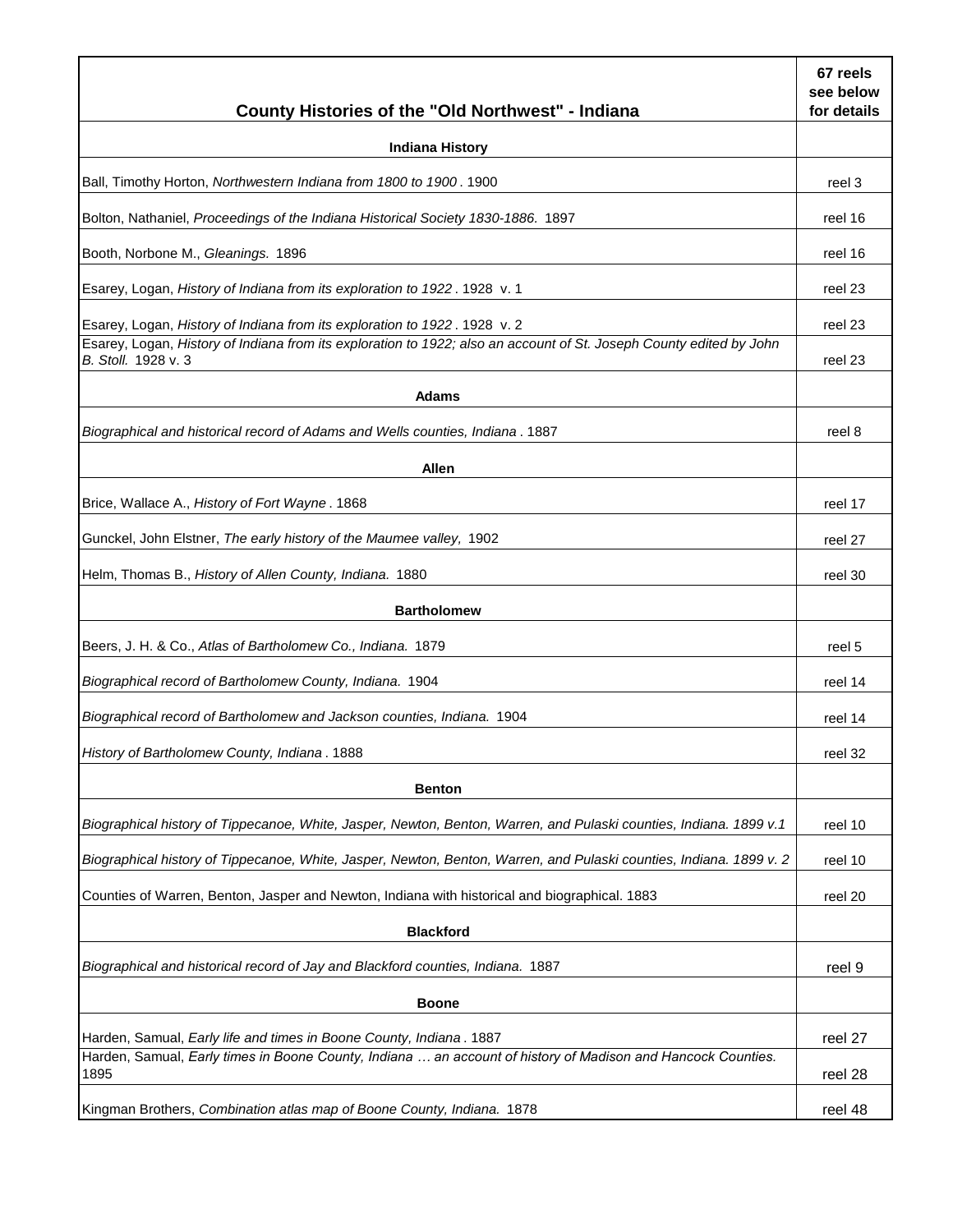| <b>Brown</b>                                                                                                                                           |         |
|--------------------------------------------------------------------------------------------------------------------------------------------------------|---------|
| Blanchard, Charles, Counties of Morgan, Monroe and Brown, Indiana. 1884                                                                                | reel 15 |
| Carroll                                                                                                                                                |         |
| Baskin, O. L. & Co., An illustrated historical atlas of Carroll County, Indiana. 1874                                                                  | reel 4  |
| Cass                                                                                                                                                   |         |
| Biographical and genealogical history of Cass, Miami, Howard and Tipton counties, Indiana. 1898, V1                                                    | reel 7  |
| Biographical and genealogical history of Cass, Miami, Howard and Tipton counties, Indiana. 1898, V2                                                    | reel 7  |
| Helm, Thomas B., History of Cass County, Indiana. 1878                                                                                                 | reel 30 |
| Helm, Thomas B., History of Cass County, Indiana. 1886                                                                                                 | reel 31 |
| <b>Clark</b>                                                                                                                                           |         |
| Baird, Lewis C., Baird's history of Clark County, Indiana. 1909                                                                                        | reel 2  |
| Biographical and historical souvenir for the counties of Clark, Crawford, Harrison, Floyd, Jefferson, Jennings, Scott<br>and Washington, Indiana. 1889 | reel 10 |
| History of Ohio Falls cities and their counties. 1882. v.1                                                                                             | reel 41 |
| History of Ohio Falls cities and their counties. 1882. v.2                                                                                             | reel 41 |
| Clay                                                                                                                                                   |         |
| Blanchard, Charles, Counties of Clay and Owen, Indiana. 1884                                                                                           | reel 15 |
| <b>Clinton</b>                                                                                                                                         |         |
| History of Clinton County, Indiana. 1886                                                                                                               | reel 33 |
| Kingman Brothers, Combination atlas map of Clinton County, Indiana. 1878                                                                               | reel 48 |
| Crawford                                                                                                                                               |         |
| Biographical and historical souvenir for the counties of Clark, Crawford, Harrison, Floyd, Jefferson, Jennings, Scott<br>and Washington, Indiana. 1889 | reel 10 |
| <b>Daviess</b>                                                                                                                                         |         |
| Griffing, Dixon & Co., Atlas of Daviess County, Indiana. 1888                                                                                          | reel 26 |
| History of Knox and Daviess Counties, Indiana. 1886                                                                                                    | reel 38 |
| <b>Dearborn</b>                                                                                                                                        |         |
| History of Dearborn and Ohio counties, Indiana. 1885                                                                                                   | reel 33 |
| History of Dearborn, Ohio and Switzerland counties, Indiana. 1885                                                                                      | reel 34 |
| <b>Decatur</b>                                                                                                                                         |         |
| Beers, JH. & Co., Atlas of Decatur Co., Indiana. 1882                                                                                                  | reel 6  |
| A genealogical and biographical record of Decatur County, Indiana. 1900                                                                                | reel 25 |
| Harding, Lewis Albert, History of Decatur County, Indiana. 1915                                                                                        | reel 28 |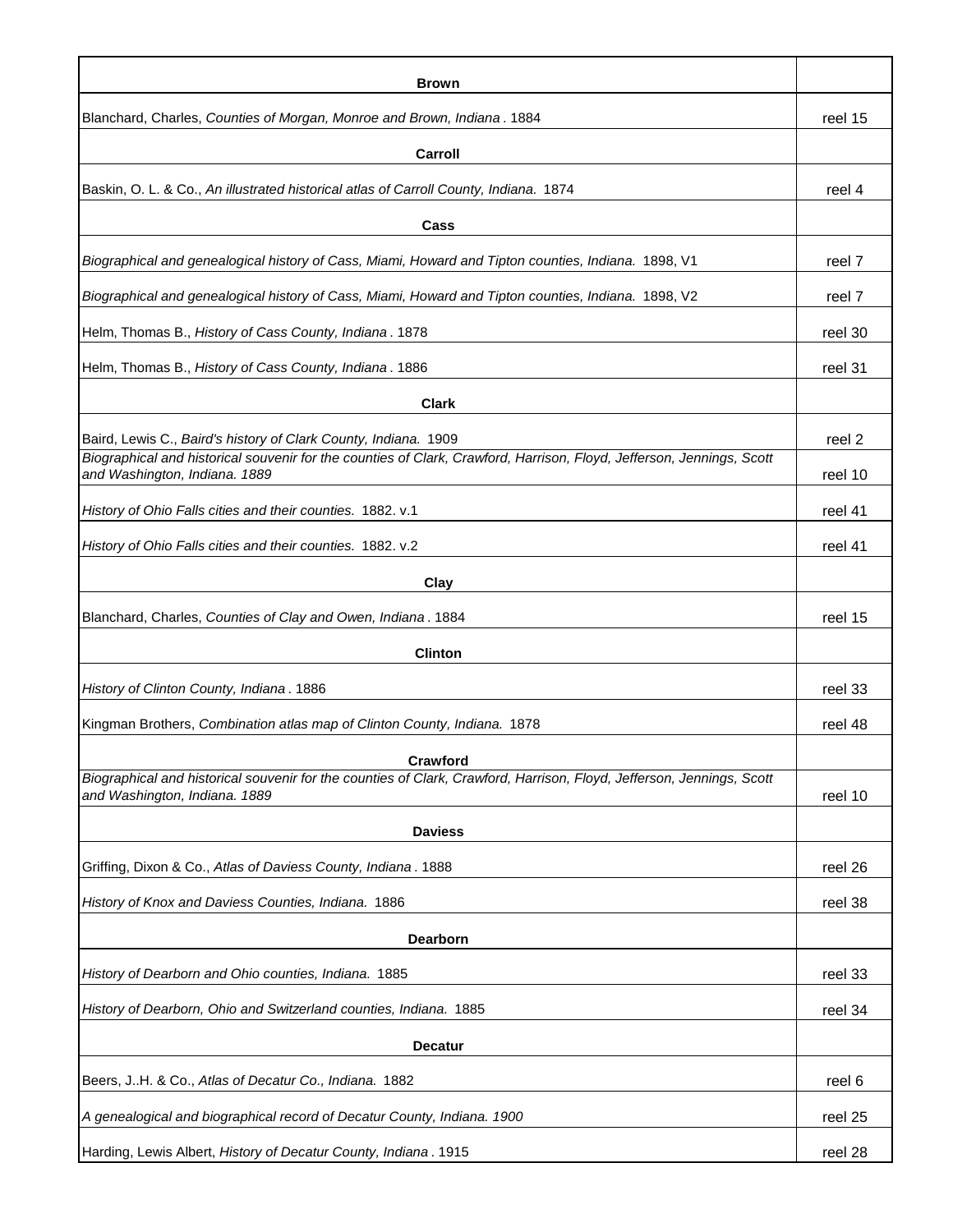| <b>DeKalb</b>                                                                                                                                          |         |
|--------------------------------------------------------------------------------------------------------------------------------------------------------|---------|
| Beers, JH. & Co., Atlas of DeKalb Co., Indiana. 1880                                                                                                   | reel 6  |
| History of De Kalb County, Indiana. 1885                                                                                                               | reel 34 |
| History of DeKalb County, Indiana. 1914                                                                                                                | reel 35 |
| <b>Delaware</b>                                                                                                                                        |         |
| Ellis, John Seymour, Our county; its history and early settlement by townships. 1898                                                                   | reel 23 |
| Helm, Thomas B., History of Delaware County, Indiana. 1881                                                                                             | reel 30 |
| Kemper, General William Harrison, A twentieth century history of Delaware County, Indiana . 1908 v. 1                                                  | reel 48 |
| Kemper, General William Harrison, A twentieth century history of Delaware County, Indiana . 1908 v. 2                                                  | reel 48 |
| <b>Dubois</b>                                                                                                                                          |         |
| History of Pike and Dubois Counties, Indiana. 1885                                                                                                     | reel 42 |
| <b>Elkhart</b>                                                                                                                                         |         |
| Deahl, Anthony, A twentieth century history and biographical record of Elkhart County, Indiana. 1905                                                   | reel 21 |
| Higgins, Belden & Co., An illustrated historical atlas of Elkhart County, Indiana. 1874                                                                | reel 31 |
| History of Elkhart County, Indiana. 1884                                                                                                               | reel 35 |
| <b>Fayette</b>                                                                                                                                         |         |
| Biographical and genealogical history of Wayne, Fayette, Union and Franklin counties, Indiana. 1899 V.1                                                | reel 8  |
| Biographical and genealogical history of Wayne, Fayette, Union and Franklin counties, Indiana . 1899 V.2                                               | reel 8  |
| Higgins, Belden & Co., An illustrated historical atlas of Fayette County, Indiana. 1875                                                                | reel 32 |
| History of Fayette, County, Indiana. 1885                                                                                                              | reel 36 |
| <b>Floyd</b>                                                                                                                                           |         |
| Bailey, John C. W. & Co., Floyd County gazetteer. 1868                                                                                                 | reel 2  |
| Biographical and historical souvenir for the counties of Clark, Crawford, Harrison, Floyd, Jefferson, Jennings, Scott<br>and Washington, Indiana. 1889 | reel 10 |
| History of Ohio Falls cities and their counties. 1882. v.1                                                                                             | reel 41 |
| History of Ohio Falls cities and their counties. 1882. v.2                                                                                             | reel 41 |
| <b>Fountain</b>                                                                                                                                        |         |
| Beckwith, Hiram Williams, History of Fountain County, together with historic notes on the Wabash Valley. 1881                                          | reel 4  |
| Clifton, Thomas A., Past and present of Fountain and Warren counties, Indiana. 1913                                                                    | reel 18 |
| <b>Franklin</b>                                                                                                                                        |         |
| Beers, JH. & Co., Atlas of Franklin Co., Indiana. 1882                                                                                                 | reel 6  |
| Biographical and genealogical history of Wayne, Fayette, Union and Franklin counties, Indiana. 1899 V.1                                                | reel 8  |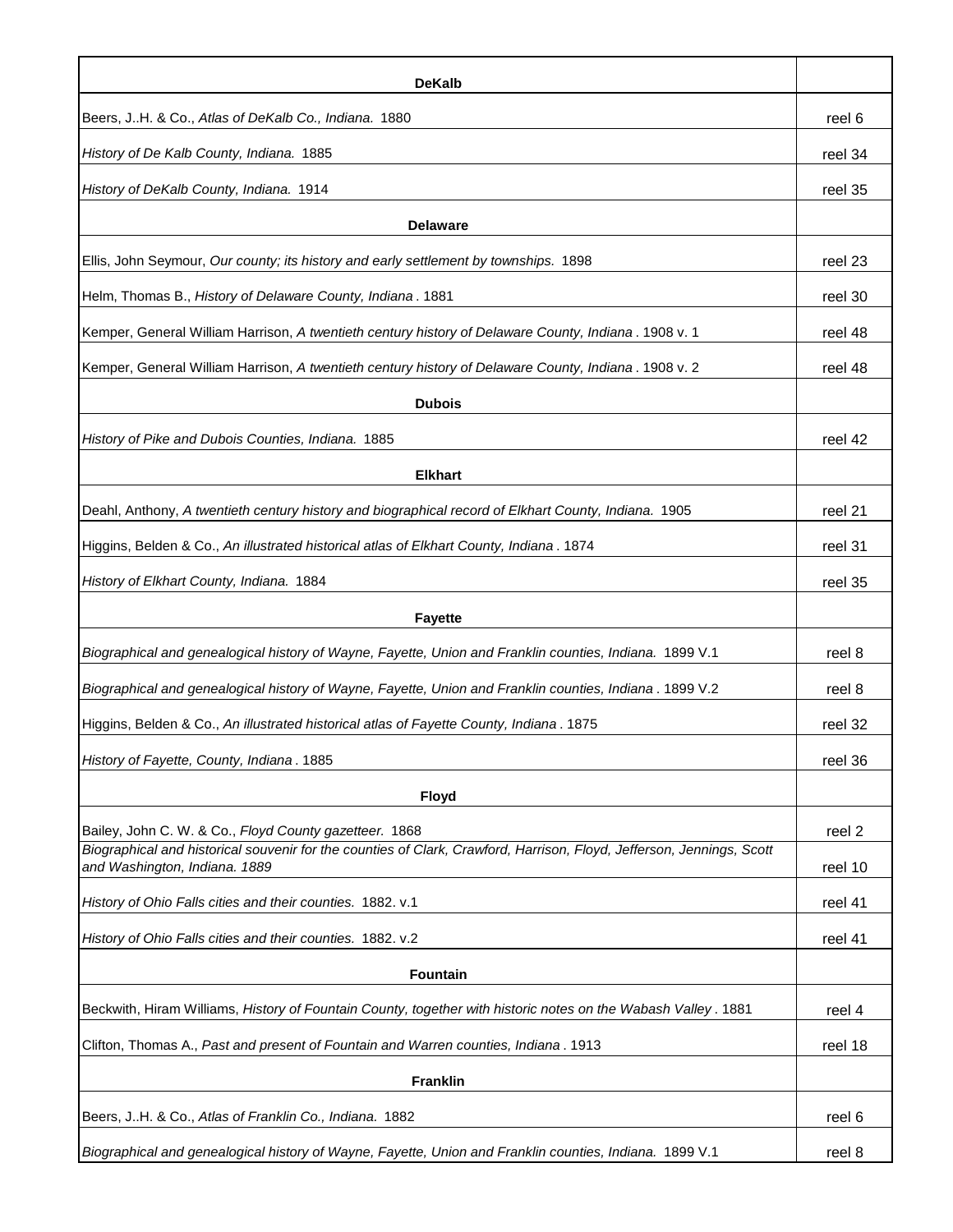| Biographical and genealogical history of Wayne, Fayette, Union and Franklin counties, Indiana . 1899 V.2                                               | reel 8  |
|--------------------------------------------------------------------------------------------------------------------------------------------------------|---------|
| <b>Fulton</b>                                                                                                                                          |         |
| Kingman, A. L., Combination atlas map of Fulton County, Indiana. 1883                                                                                  | reel 48 |
| Gibson                                                                                                                                                 |         |
| History of Gibson County, Indiana. 1884                                                                                                                | reel 36 |
| Grant                                                                                                                                                  |         |
| Biographical memoirs of Grant County, Indiana. 1901                                                                                                    | reel 11 |
| History of Grant County, Indiana. 1886                                                                                                                 | reel 36 |
| Kingman Brothers, Combination atlas map of Grant County, Indiana. 1877                                                                                 | reel 48 |
| Greene                                                                                                                                                 |         |
| Baber, Jack., The early history of Greene County, Indiana. 1875                                                                                        | reel 2  |
| Biographical memoirs of Greene County, Indiana with Reminiscences of pioneer days. 1908 v. 1                                                           | reel 11 |
| Biographical memoirs of Greene County, Indiana with Reminiscences of pioneer days. 1908 v. 2                                                           | reel 11 |
| Biographical memoirs of Greene County, Indiana with Reminiscences of pioneer days. 1908 v. 3                                                           | reel 11 |
| History of Greene and Sullivan Counties, State of Indiana. 1884                                                                                        | reel 36 |
| <b>Hamilton</b>                                                                                                                                        |         |
| Helm, Thomas B., History of Hamilton County, Indiana. 1880                                                                                             | reel 30 |
| <b>Hancock</b>                                                                                                                                         |         |
| Binford, John H., History of Hancock County, Indiana 1818 to 1882. 1882                                                                                | reel 7  |
| Biographical memoirs of Hancock County, Indiana. 1902                                                                                                  | reel 12 |
| Griffing, Gordon & Co., An Atlas of Hancock County, Indiana. 1887                                                                                      | reel 26 |
| Harrison                                                                                                                                               |         |
| Biographical and historical souvenir for the counties of Clark, Crawford, Harrison, Floyd, Jefferson, Jennings, Scott<br>and Washington, Indiana. 1889 | reel 10 |
| Bulleit, F.A., Illustrated atlas and history of Harrison County, Indiana. 1906                                                                         | reel 17 |
| <b>Hendricks</b>                                                                                                                                       |         |
| Beers, JH. & Co., Atlas of Hendricks Co., Indiana. 1878                                                                                                | reel 6  |
| History of Hendricks County, Indiana 1885                                                                                                              | reel 37 |
| <b>Henry</b>                                                                                                                                           |         |
| Biographical memoirs of Henry County, Indiana. 1902                                                                                                    | reel 12 |
| Hazzard, George, History of Henry County, Indiana 1822- 1906. 1906 v. 1                                                                                | reel 29 |
| Hazzard, George, History of Henry County, Indiana 1822-1906. 1906 v. 2                                                                                 | reel 29 |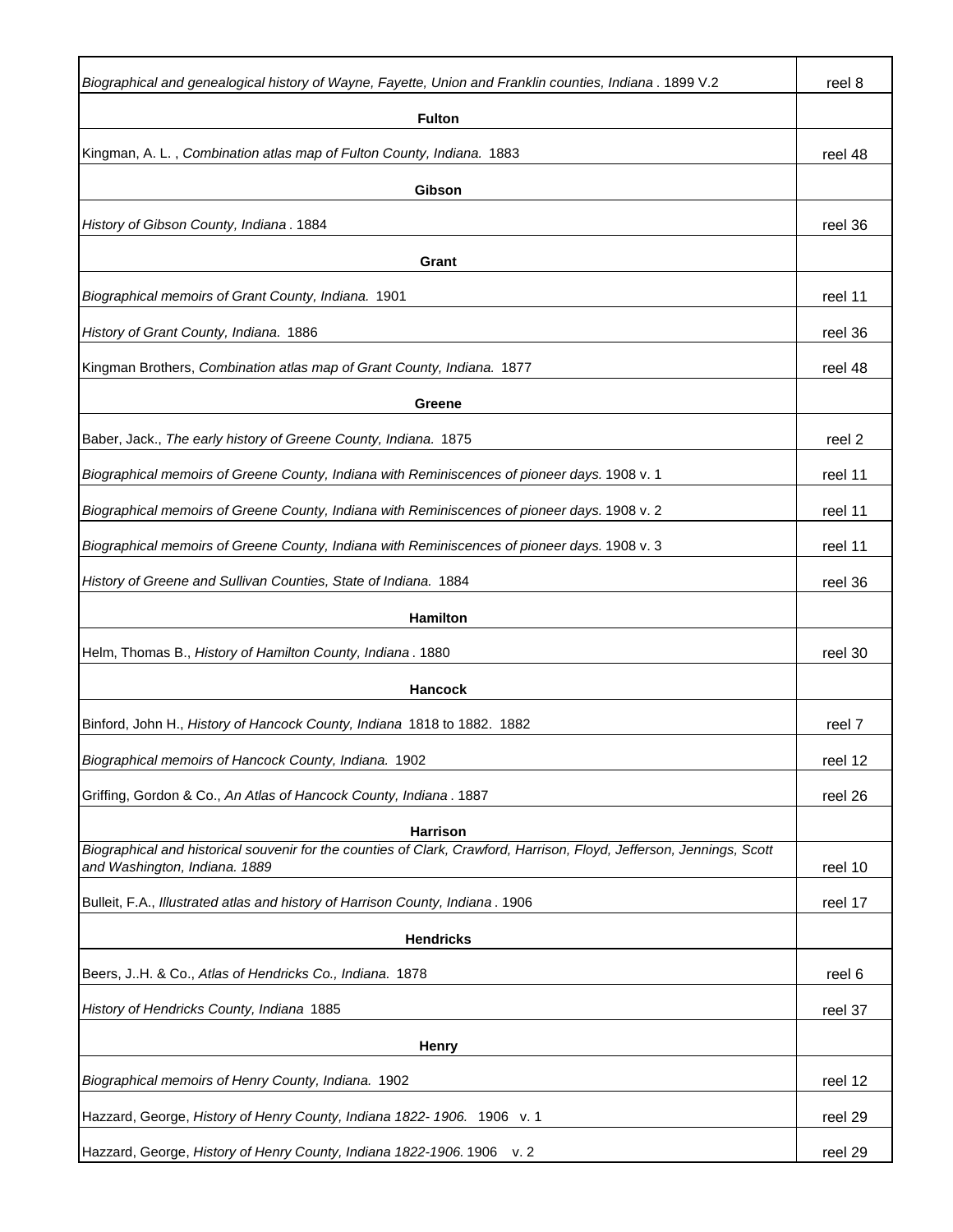| Higgins, Belden & Co., An illustrated historical atlas of Henry County, Indiana. 1875                                                                  | reel 32 |
|--------------------------------------------------------------------------------------------------------------------------------------------------------|---------|
|                                                                                                                                                        |         |
| Howard                                                                                                                                                 |         |
| Biographical and genealogical history of Cass, Miami, Howard and Tipton counties, Indiana. 1898, V1                                                    | reel 7  |
| Biographical and genealogical history of Cass, Miami, Howard and Tipton counties, Indiana. 1898, V2                                                    | reel 7  |
| Blanchard, Charles, Counties of Howard and Tipton, Indiana. 1883                                                                                       | reel 15 |
| Huntington                                                                                                                                             |         |
| Bash, Frank Sumner, History of Huntington County, Indiana. 1914 v.1                                                                                    | reel 4  |
| Bash, Frank Sumner, History of Huntington County, Indiana. 1914 v.2                                                                                    | reel 4  |
| Biographical memoirs of Huntington County, Indiana. 1901                                                                                               | reel 12 |
| Historical sketch of Huntington County, Indiana. 1877                                                                                                  | reel 32 |
| History of Huntington County, Indiana. 1887                                                                                                            | reel37  |
| <b>Jackson</b>                                                                                                                                         |         |
| American Map and Atlas Co., Descriptive atlas of Jackson County, Indiana. 1900                                                                         | reel 1  |
| Biographical record of Bartholomew and Jackson counties, Indiana. 1904                                                                                 | reel 14 |
| History of Jackson County, Indiana. 1886                                                                                                               | reel 37 |
| <b>Jasper</b>                                                                                                                                          |         |
| Biographical history of Tippecanoe, White, Jasper, Newton, Benton, Warren, and Pulaski counties, Indiana. 1899 v.1                                     | reel 10 |
| Biographical history of Tippecanoe, White, Jasper, Newton, Benton, Warren, and Pulaski counties, Indiana. 1899 v. 2                                    | reel 10 |
| Counties of Warren, Benton, Jasper and Newton, Indiana with historical and biographical. 1883                                                          | reel 20 |
| Jay                                                                                                                                                    |         |
| Biographical and historical record of Jay and Blackford counties, Indiana. 1887                                                                        | reel 9  |
| Biographical memoirs of Jay County, Indiana. 1901                                                                                                      | reel 13 |
| Griffing, Gordon & Co., Atlas of Jay County, Indiana. 1887                                                                                             | reel 26 |
| Kelley, J. Will, The new atlas of Jay County, Indiana. 1901                                                                                            | reel 47 |
| <b>Jefferson</b>                                                                                                                                       |         |
| Biographical and historical souvenir for the counties of Clark, Crawford, Harrison, Floyd, Jefferson, Jennings, Scott<br>and Washington, Indiana. 1889 | reel 10 |
|                                                                                                                                                        |         |
| <b>Jennings</b><br>Biographical and historical souvenir for the counties of Clark, Crawford, Harrison, Floyd, Jefferson, Jennings, Scott               |         |
| and Washington, Indiana. 1889                                                                                                                          | reel 10 |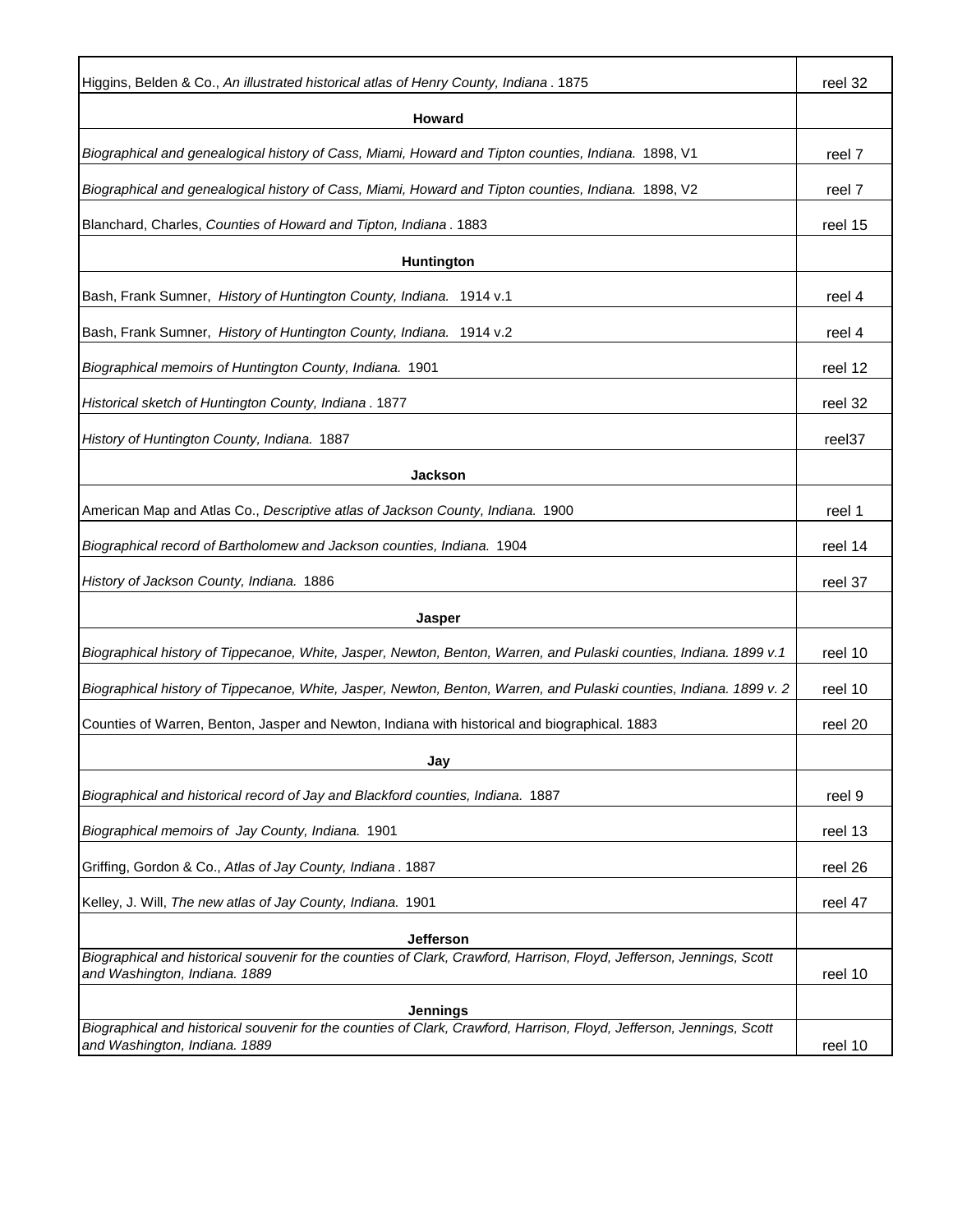| Johnson                                                                                                                                                                                       |         |
|-----------------------------------------------------------------------------------------------------------------------------------------------------------------------------------------------|---------|
| Banta, David Demaree, A historical sketch of Johnson County, Indiana, 1881                                                                                                                    | reel 3  |
| Beers, JH. & Co., Atlas of Johnson Co., Indiana. 1881                                                                                                                                         | reel 6  |
| Branigin, Elba L., History of Johnson County, Indiana. 1913                                                                                                                                   | reel 17 |
| History of Johnson County, Indiana. 1888                                                                                                                                                      | reel 38 |
| <b>Knox</b>                                                                                                                                                                                   |         |
| Cauthorn, Henry Sullivan, A brief sketch of the past, present and prospects of Vincennes. 1884                                                                                                | reel 17 |
| Cauthorn, Henry Sullivan, A history of the city of Vincennes Indiana from 1702-1901. 1901                                                                                                     | reel 17 |
| Green, George E., History of old Vincennes and Knox County, Indiana. 1911 v.1                                                                                                                 | reel 26 |
| Green, George E., History of old Vincennes and Knox County, Indiana. 1911 v.2                                                                                                                 | reel 26 |
| Hardacre, F. C., Historical atlas of Knox County, Indiana. 1903                                                                                                                               | reel 27 |
| History of Knox and Daviess Counties, Indiana. 1886                                                                                                                                           | reel 38 |
| <b>Kosciusko</b>                                                                                                                                                                              |         |
| Biographical and historical record of Kosciusko County, Indiana. 1887                                                                                                                         | reel 9  |
| <b>LaPorte</b>                                                                                                                                                                                |         |
| Bartlett, Charles Henry, Tales of Kankakee land. 1907                                                                                                                                         | reel 3  |
| Daniels, E.D., A Twentieth century history and biographical record of LaPorte County, Indiana. 1904                                                                                           | reel 21 |
| Higgins, Belden & Co., An illustrated historical atlas of La Porte County, Indiana. 1874                                                                                                      | reel 32 |
| History of LaPorte County, Indiana. 1880                                                                                                                                                      | reel 38 |
|                                                                                                                                                                                               |         |
| LaGrange                                                                                                                                                                                      |         |
| Andreas and Baskin, An Illustrated historical atlas of La Grange County, Indiana. 1874                                                                                                        | reel 2  |
| Counties of La Grange and Noble, Indiana with historical and biographical. 1882                                                                                                               | reel 19 |
| Lake                                                                                                                                                                                          |         |
| Ball, Timothy Horton, Lake County, Indiana from 1834 to 1872. 1873<br>Ball, Timothy Horton, The lake of the red cedars  a record of the first thirty years of Baptist labors in the county of | reel 2  |
| Lake. 1880                                                                                                                                                                                    | reel 3  |
| Ball, Timothy Horton., Encyclopedia of genealogy and biography of Lake County, Indiana. 1904                                                                                                  | reel 3  |
| Goodspeed, Weston Arthur, Counties of Porter and Lake, Indiana. 1882                                                                                                                          | reel 25 |
| Howat, William Frederick, A standard history of Lake County, Indiana. 1915 v. 1                                                                                                               | reel 46 |
| Howat, William Frederick, A standard history of Lake County, Indiana. 1915 v. 2                                                                                                               | reel 46 |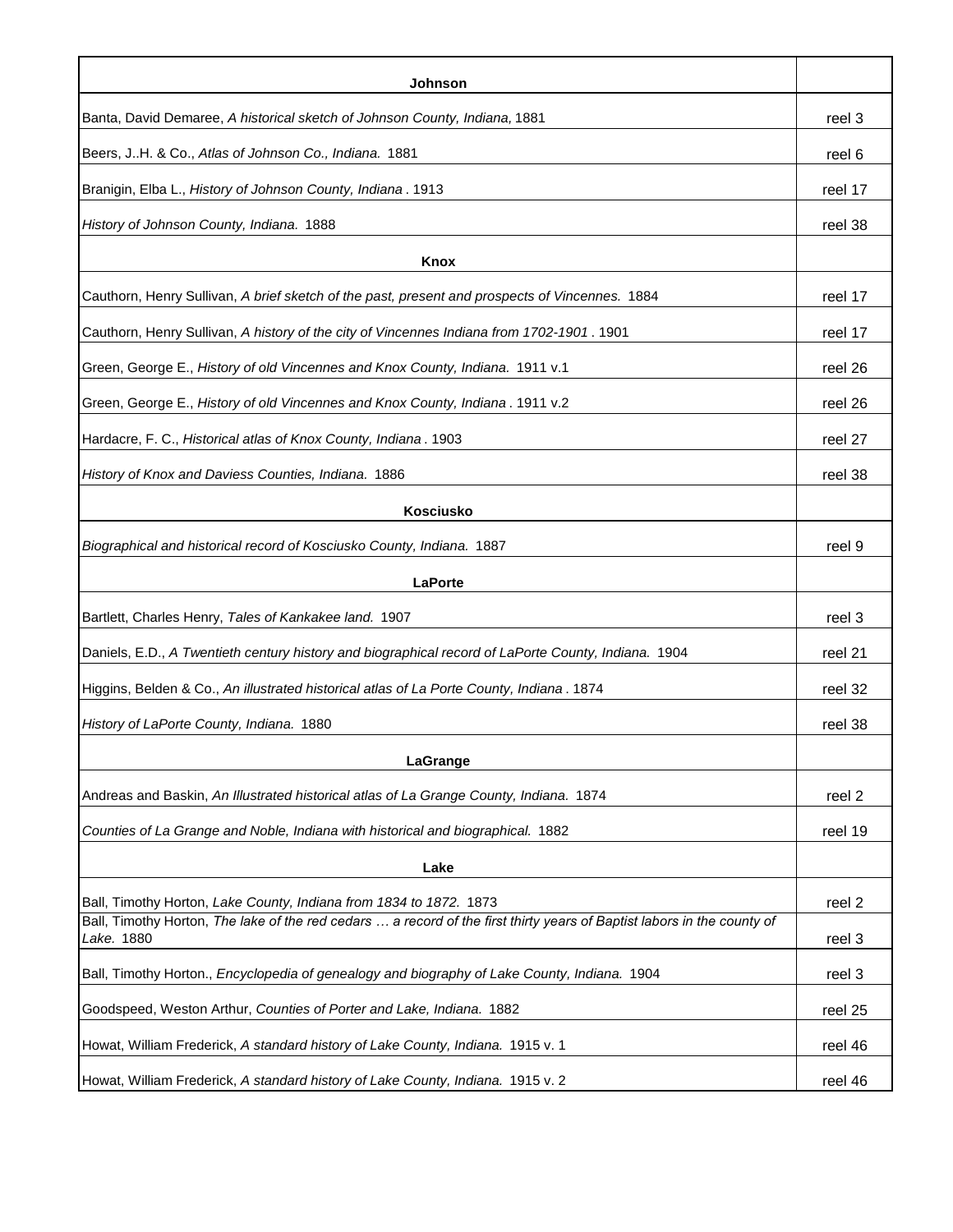| <b>Lawrence</b>                                                                                                                                  |         |
|--------------------------------------------------------------------------------------------------------------------------------------------------|---------|
| History of Lawrence and Monroe Counties, Indiana. 1914                                                                                           | reel 39 |
| History of Lawrence, Orange and Washington Counties, Indiana. 1884                                                                               | reel 39 |
| <b>Madison</b>                                                                                                                                   |         |
| American Atlas Co., Atlas and directory of Madison County, Indiana. 1901                                                                         | reel 1  |
| Forkner, John La Rue, Historical sketches and reminiscences of Madison County, Indiana. 1897                                                     | reel 24 |
| Harden, Samual, <i>Early life and times in Madison County, Indiana from 1820 to 1874.</i> 1874                                                   | reel 27 |
| History of Madison County, Indiana. 1880                                                                                                         | reel 39 |
| <b>Marion</b>                                                                                                                                    |         |
| Commemorative biographical record of prominent and representative men of Indianapolis and vicinity. 1908                                         | reel 19 |
| Griffing, Gordon & Co., Atlas of Indianapolis and Marion County, Indiana. 1889                                                                   | reel 27 |
| Hodges, Laura Fletcher, Early Indianapolis<br>1919                                                                                               | reel 45 |
| Holloway, William Robeson, A historical and statistical sketch of the railroad city. 1870                                                        | reel 45 |
| Hyman, Max Robinson, <i>Hyman's handbook of Indianapolis</i> . 1909                                                                              | reel 47 |
| <b>Marshall</b>                                                                                                                                  |         |
| Holland's Plymouth city directory for 1876-7; containing a historical sketch of the city and history of Marshall County,<br><i>Indiana.</i> 1876 | reel 45 |
| Miami                                                                                                                                            |         |
| Biographical and genealogical history of Cass, Miami, Howard and Tipton counties, Indiana. 1898, V1                                              | reel 7  |
| Biographical and genealogical history of Cass, Miami, Howard and Tipton counties, Indiana. 1898, V2                                              | reel 7  |
| Bodurtha, Arthur Lawrence, History of Miami County, Indiana. 1914 v.1                                                                            | reel 16 |
| Bodurtha, Arthur Lawrence, History of Miami County, Indiana. 1914 v.2                                                                            | reel 16 |
| History of Miami County, Indiana. 1887                                                                                                           | reel 40 |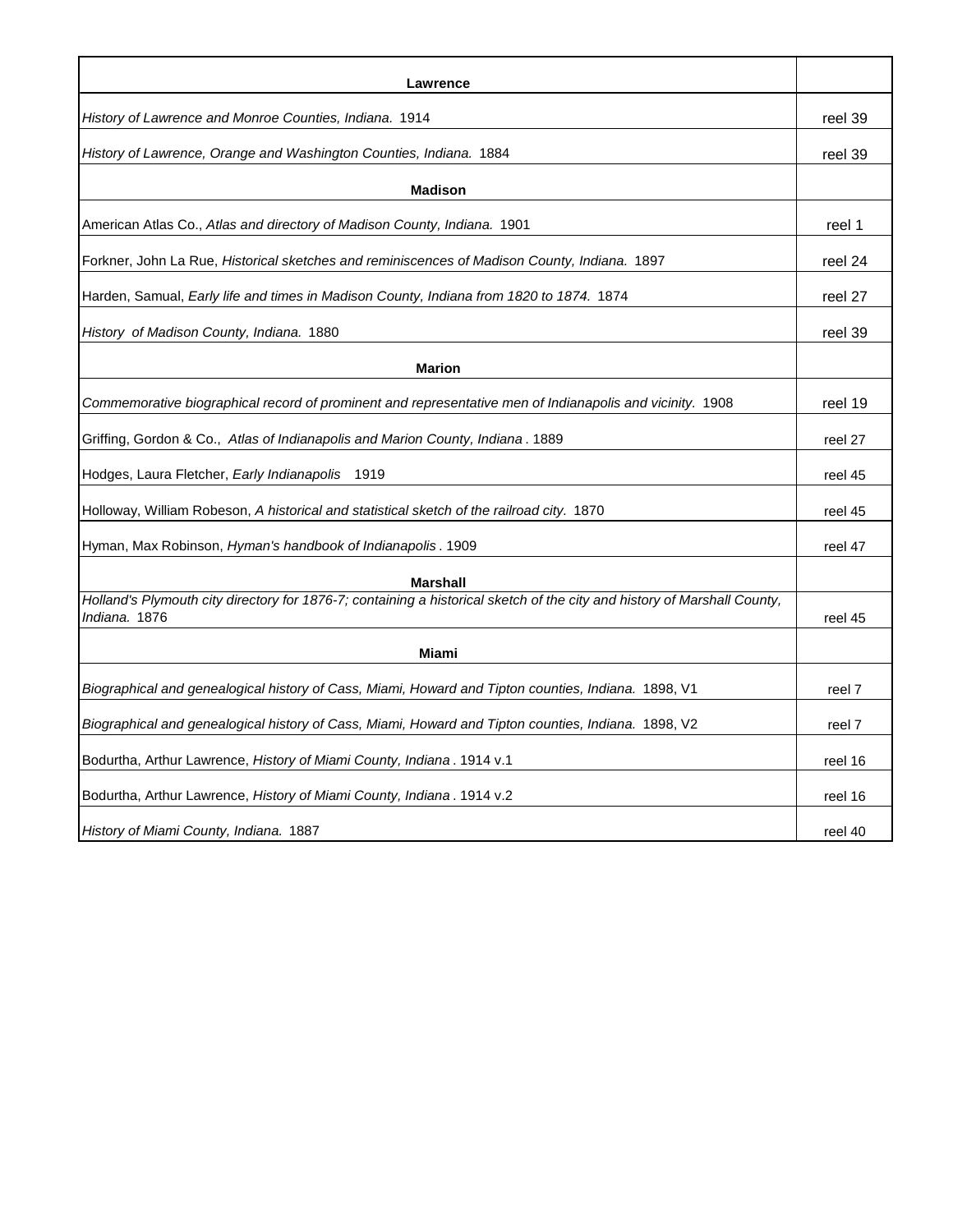| Monroe                                                                                                              |         |
|---------------------------------------------------------------------------------------------------------------------|---------|
| Blanchard, Charles, Counties of Morgan, Monroe and Brown, Indiana. 1884                                             | reel 15 |
| History of Lawrence and Monroe Counties, Indiana. 1914                                                              | reel 39 |
| <b>Montgomery</b>                                                                                                   |         |
| Beckwith, Hiram Williams, History of Montgomery County, together with historic notes on the Wabash Valley. 1880     | reel 5  |
| Beers, JH. & Co., Atlas of Montgomery Co., Indiana. 1878                                                            | reel 6  |
| Harrison, John W., Some early history : A boy's experience in Montgomery County. 1909                               | reel 29 |
| History of Montgomery County Indiana. 1913 v. 1                                                                     | reel 40 |
| History of Montgomery County Indiana. 1913 v. 2                                                                     | reel 40 |
| <b>Morgan</b>                                                                                                       |         |
| Blanchard, Charles, Counties of Morgan, Monroe and Brown, Indiana. 1884                                             | reel 15 |
| <b>Newton</b>                                                                                                       |         |
| Biographical history of Tippecanoe, White, Jasper, Newton, Benton, Warren, and Pulaski counties, Indiana. 1899 v.1  | reel 10 |
| Biographical history of Tippecanoe, White, Jasper, Newton, Benton, Warren, and Pulaski counties, Indiana. 1899 v. 2 | reel 10 |
| Counties of Warren, Benton, Jasper and Newton, Indiana with historical and biographical. 1883                       | reel 20 |
| <b>Noble</b>                                                                                                        |         |
| Alvord, Samuel E., Alvord's history of Noble County, Indiana. 1902                                                  | reel 1  |
| Andreas and Baskin, An Illustrated historical atlas of Noble County, Indiana. 1874                                  | reel 2  |
| Counties of La Grange and Noble, Indiana with historical and biographical. 1882                                     | reel 19 |
| Ohio                                                                                                                |         |
| History of Dearborn and Ohio counties, Indiana. 1885                                                                | reel 33 |
| History of Dearborn, Ohio and Switzerland counties, Indiana. 1885                                                   | reel 34 |
| Orange                                                                                                              |         |
| History of Lawrence, Orange and Washington Counties, Indiana. 1884                                                  | reel 39 |
| Owen                                                                                                                |         |
| Blanchard, Charles, Counties of Clay and Owen, Indiana. 1884                                                        | reel 15 |
| Parke                                                                                                               |         |
| Andreas, Alfred Theodore, Atlas map of Parke County, Indiana. 1874                                                  | reel 1  |
| Beckwith, Hiram Williams, History of Vigo and Parke county, together with historic notes on the Wabash Valley. 1881 | reel 5  |
| History of Parke and Vermillion Counties, Indiana. 1913                                                             | reel 41 |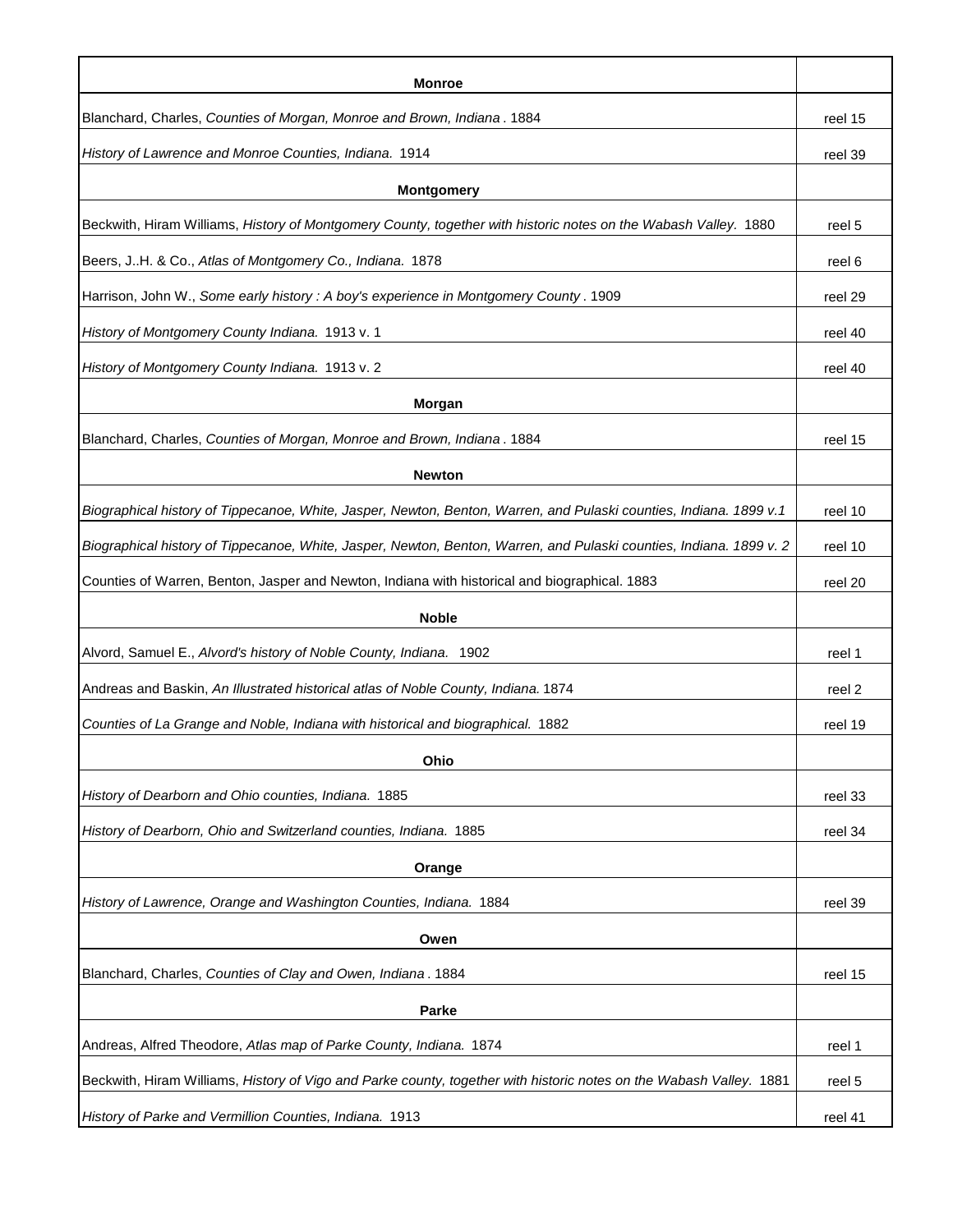| <b>Perry</b>                                                                                                        |         |
|---------------------------------------------------------------------------------------------------------------------|---------|
| History of Warrick, Spencer, and Perry Counties, Indiana. 1885                                                      | reel 44 |
| <b>Pike</b>                                                                                                         |         |
| History of Pike and Dubois Counties, Indiana. 1885                                                                  | reel 42 |
| <b>Porter</b>                                                                                                       |         |
| Goodspeed, Weston Arthur, Counties of Porter and Lake, Indiana. 1882                                                | reel 25 |
| Hardesty, A.G., Illustrated historical atlas of Porter County, Indiana. 1876                                        | reel 28 |
| History of Valparaiso. 1876                                                                                         | reel 44 |
| <b>Posey</b>                                                                                                        |         |
| History of Posey County, Indiana. 1886                                                                              | reel 42 |
| Hovey, Alvin P., Centennial historical sketch of Posey County, Indiana. 1876                                        | reel 45 |
| Keller & Fuller, Illustrated atlas of Posey County, Indiana. 1900                                                   | reel 47 |
| Pulaski                                                                                                             |         |
| Biographical history of Tippecanoe, White, Jasper, Newton, Benton, Warren, and Pulaski counties, Indiana. 1899 v.1  | reel 10 |
| Biographical history of Tippecanoe, White, Jasper, Newton, Benton, Warren, and Pulaski counties, Indiana. 1899 v. 2 | reel 10 |
| Counties of White and Pulaski, Indiana with historical and biographical. 1883                                       | reel 20 |
| <b>Putnam</b>                                                                                                       |         |
| Beers, JH. & Co., Atlas of Putnam Co., Indiana. 1879                                                                | reel 6  |
| Biographical and historical record of Putnam County, Indiana. 1887                                                  | reel 9  |
|                                                                                                                     |         |
| Randolph                                                                                                            |         |
| Griffing, Stevenson & Co., Atlas of Randolph County, Indiana. 1874                                                  | reel 27 |
| <b>Ripley</b>                                                                                                       |         |
| History and directory of Ripley County. 1888                                                                        | reel 47 |
| <b>Rush</b>                                                                                                         |         |
| History of Rush County, Indiana. 1888                                                                               | reel 42 |
| <b>Saint Joseph</b>                                                                                                 |         |
| Higgins, Belden & Co., An illustrated historical atlas of St. Joseph County, Indiana. 1875                          | reel 32 |
| History of St. Joseph County, Indiana. 1880                                                                         | reel 43 |
| Howard, Timothy Edward, A history of St. Joseph County, Indiana. 1907 v. 1                                          | reel 46 |
| Howard, Timothy Edward, A history of St. Joseph County, Indiana. 1907 v. 2                                          | reel 46 |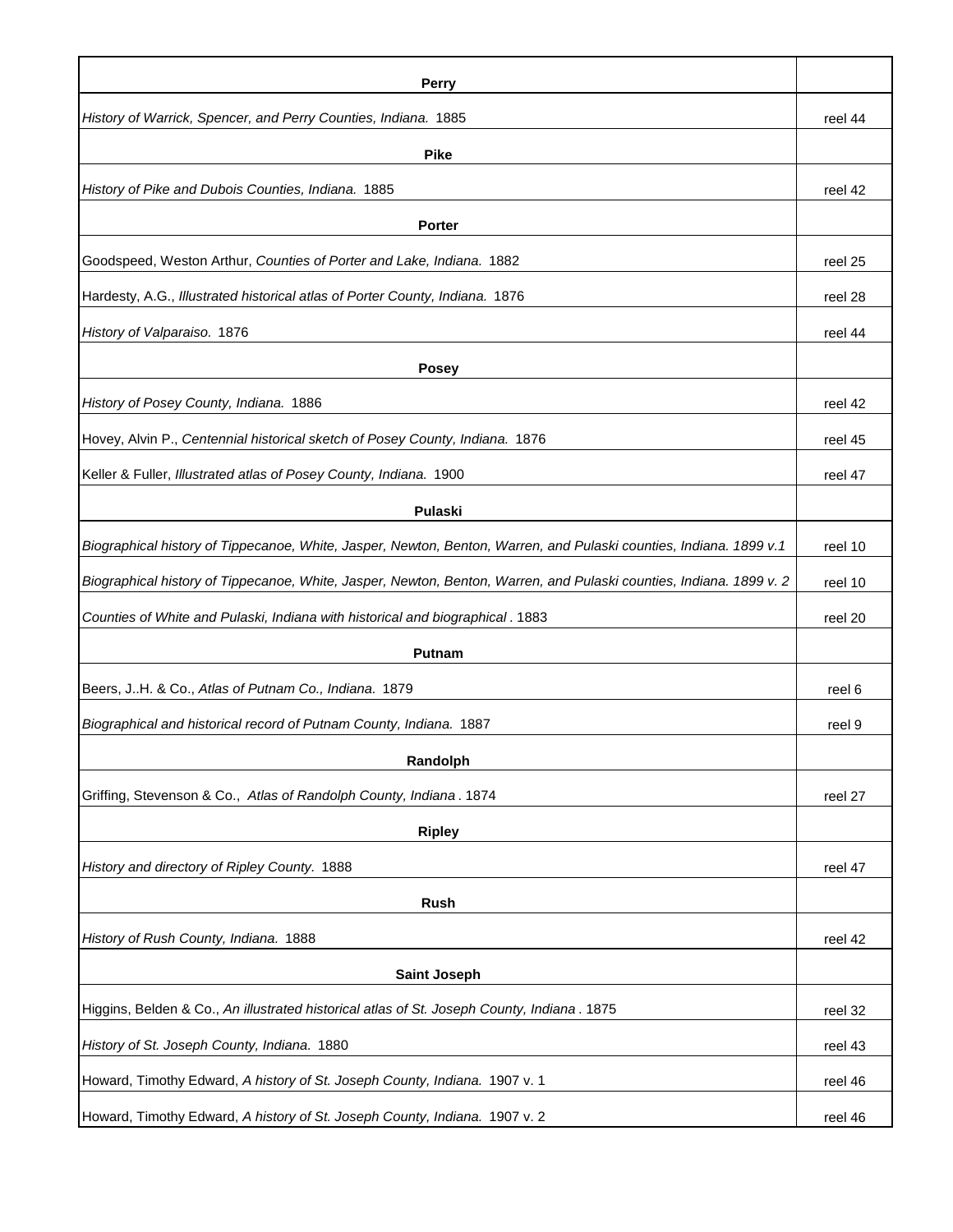| Scott                                                                                                                                                  |         |
|--------------------------------------------------------------------------------------------------------------------------------------------------------|---------|
| Biographical and historical souvenir for the counties of Clark, Crawford, Harrison, Floyd, Jefferson, Jennings, Scott<br>and Washington, Indiana. 1889 | reel 10 |
| Griffing, Gordon & Co., Atlas of Scott County, Indiana. 1889                                                                                           | reel 27 |
| <b>Shelby</b>                                                                                                                                          |         |
| Beers, JH. & Co., Atlas of Shelby Co., Indiana. 1880                                                                                                   | reel 6  |
| Chadwick, Edward H., Chadwick's history of Shelby County, Indiana. 1909                                                                                |         |
|                                                                                                                                                        | reel 18 |
| History of Shelby County, Indiana. 1876                                                                                                                | reel 43 |
| History of Shelby County, Indiana. 1887                                                                                                                | reel 43 |
| <b>Spencer</b>                                                                                                                                         |         |
| History of Warrick, Spencer, and Perry Counties, Indiana. 1885                                                                                         | reel 44 |
| <b>Steuben</b>                                                                                                                                         |         |
| Beers, JH. & Co., Atlas of Steuben Co., Indiana. 1880                                                                                                  | reel 6  |
| History of Steuben County, Indiana. 1885                                                                                                               | reel 43 |
| The county of Steuben, Indiana. 1898                                                                                                                   | reel 47 |
| <b>Sullivan</b>                                                                                                                                        |         |
| Art souvenir of leading citizens and farmers' directory of Sullivan County, Indiana. 1896                                                              | reel 2  |
| History of Greene and Sullivan Counties, State of Indiana. 1884                                                                                        | reel 36 |
| <b>Switzerland</b>                                                                                                                                     |         |
| History of Dearborn, Ohio and Switzerland counties, Indiana. 1885                                                                                      | reel 34 |
| <b>Tippecanoe</b>                                                                                                                                      |         |
| Biographical history of Tippecanoe, White, Jasper, Newton, Benton, Warren, and Pulaski counties, Indiana. 1899 v.1                                     | reel 10 |
| Biographical history of Tippecanoe, White, Jasper, Newton, Benton, Warren, and Pulaski counties, Indiana. 1899 v. 2                                    | reel 10 |
| Biographical record and portrait album of Tippecanoe County, Indiana. 1888                                                                             | reel 14 |
| De Hart, Richard P., Past and present of Tippecanoe County, Indiana. 1909 v. 1                                                                         | reel 22 |
| De Hart, Richard P., Past and present of Tippecanoe County, Indiana. 1909 v. 2                                                                         | reel 22 |
| Hassam, Loren, A historical sketch of Lafayette, Indiana. 1872                                                                                         | reel 29 |
| <b>Tipton</b>                                                                                                                                          |         |
| Biographical and genealogical history of Cass, Miami, Howard and Tipton counties, Indiana. 1898, V1                                                    | reel 7  |
| Biographical and genealogical history of Cass, Miami, Howard and Tipton counties, Indiana. 1898, V2                                                    | reel 7  |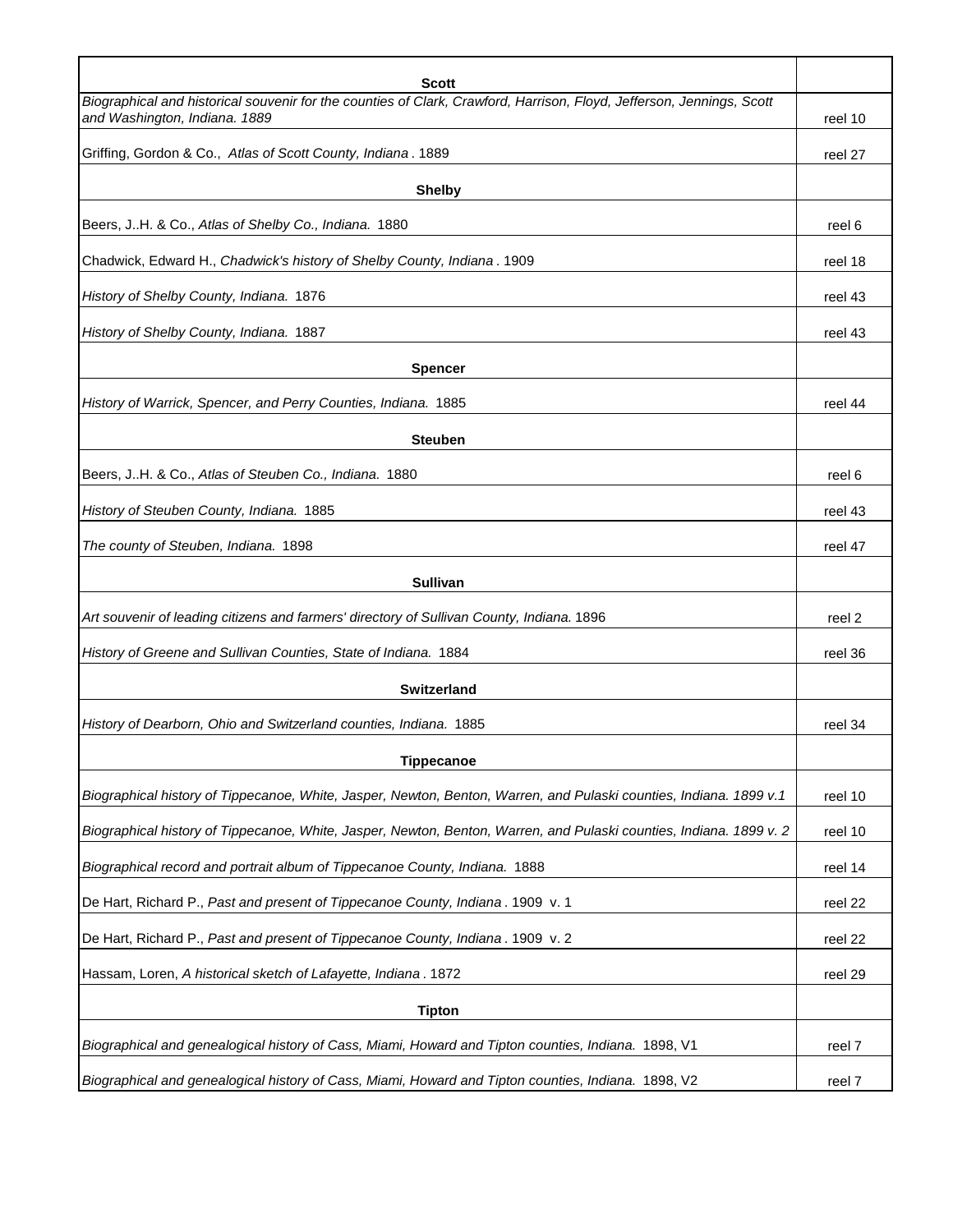| Blanchard, Charles, Counties of Howard and Tipton, Indiana. 1883                                                    | reel 15 |
|---------------------------------------------------------------------------------------------------------------------|---------|
| Union                                                                                                               |         |
| Beers, JH. & Co., Atlas of Union Co., Indiana. 1884                                                                 | reel 7  |
| Biographical and genealogical history of Wayne, Fayette, Union and Franklin counties, Indiana. 1899 V.1             | reel 8  |
| Biographical and genealogical history of Wayne, Fayette, Union and Franklin counties, Indiana . 1899 V.2            | reel 8  |
| Vanderburgh                                                                                                         |         |
| Biographical encyclopedia of Vanderburgh County, Indiana. 1897                                                      | reel 10 |
| Elliot, Joseph Peter, A history of Evansville and Vanderburgh County, Indiana. 1897                                 | reel 22 |
| Gilbert, Frank M., History of the city of Evansville and Vanderburgh County, Indiana .1910 v. 1                     | reel 25 |
| Gilbert, Frank M., History of the city of Evansville and Vanderburgh County, Indiana .1910 v. 2                     | reel 25 |
| History of Vanderburgh County, Indiana. 1889                                                                        | reel 44 |
| Vermillion                                                                                                          |         |
| Biographical and historical record of Vermillion County, Indiana. 1888                                              | reel 10 |
| History of Parke and Vermillion Counties, Indiana. 1913                                                             | reel 41 |
| Vigo                                                                                                                |         |
| Andreas, Alfred Theodore, Atlas map of Vigo County, Indiana. 1874                                                   | reel 1  |
| Beckwith, Hiram Williams, History of Vigo and Parke county, together with historic notes on the Wabash Valley. 1881 | reel 5  |
| Bradsby, Henry C., History of Vigo County, Indiana with biographical selections. 1891                               | reel 16 |
| Condit, Blackford. The history of early Terre Haute from 1816- 1840. 1900                                           | reel 19 |
| Hassam, Loren, A historical sketch of Terre Haute, Indiana. 1873                                                    | reel 29 |
|                                                                                                                     |         |
| Wabash                                                                                                              |         |
| Biographical memoirs of Wabash County, Indiana. 1901                                                                | reel 13 |
| Cox, Sandford C., Recollections of the early settlement of the Wabash Valley. 1860                                  | reel 20 |
| Helm, Thomas B., History of Wabash County, Indiana. 1884                                                            | reel 31 |
| Warren                                                                                                              |         |
| Biographical history of Tippecanoe, White, Jasper, Newton, Benton, Warren, and Pulaski counties, Indiana. 1899 v.1  | reel 10 |
| Biographical history of Tippecanoe, White, Jasper, Newton, Benton, Warren, and Pulaski counties, Indiana. 1899 v. 2 | reel 10 |
| Clifton, Thomas A., Past and present of Fountain and Warren counties, Indiana. 1913                                 | reel 18 |
| Counties of Warren, Benton, Jasper and Newton, Indiana with historical and biographical. 1883                       | reel 20 |